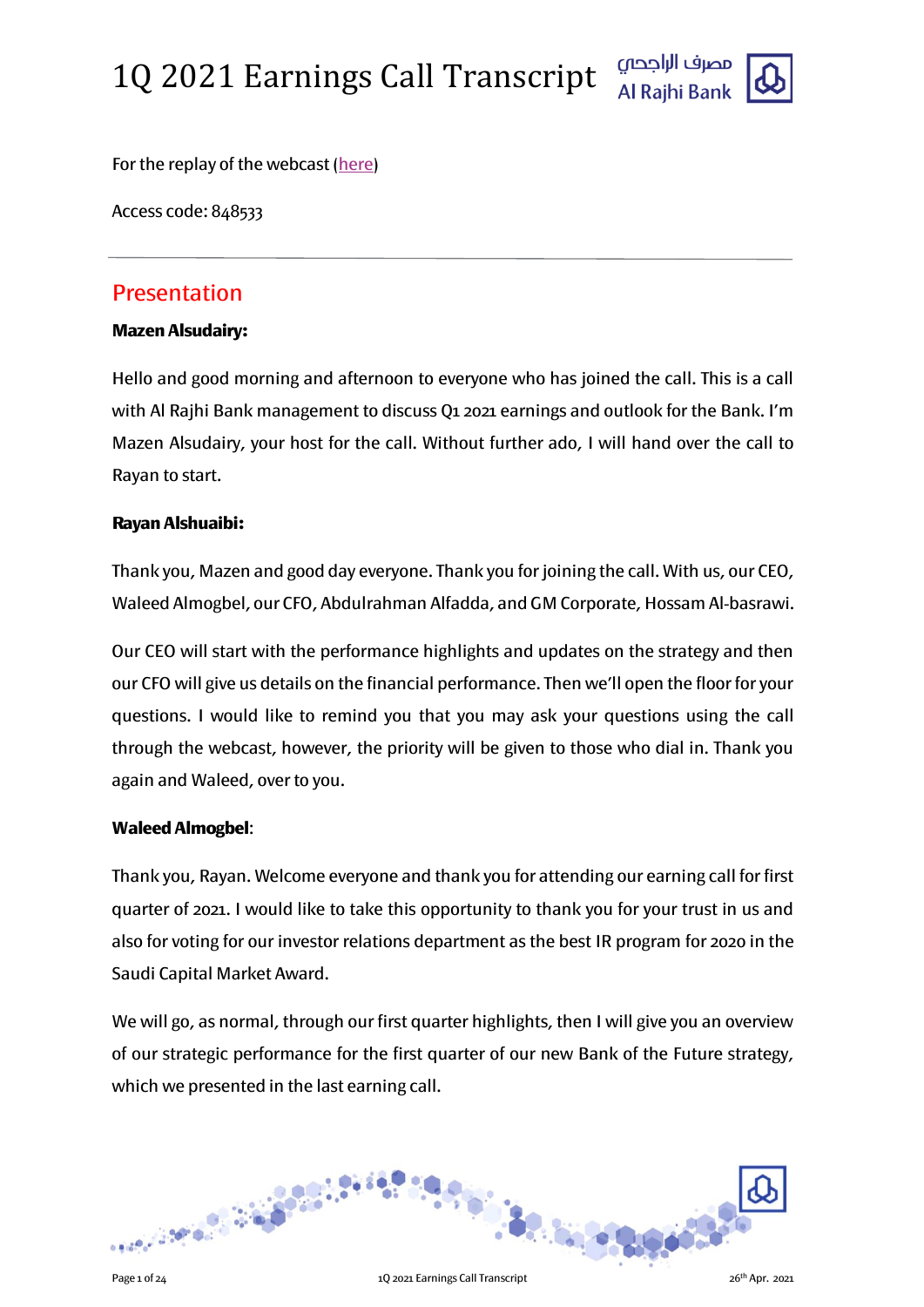Let's go ahead now and take a closer look on the first slide. Before I start with the number, just to highlight that there is no major changes in the Saudi banking industry for the first quarter, except that REDF lowered the price of their product and they reduced the tenor from 25 years to 20 years maximum. Our CFO will cover it in more detail. However, with all these changes, we still believe their products are still profitable product for us.

If we look at the number in the balance sheet, we have a very strong growth in the balance sheet, a growth of 9% a quarter on a quarter and almost 31% year-on-year. And that growth came from all lines of business, 13% from retail, 13% from corporate, and 13% from investment book.

When we look further to the net financing, we have a growth of almost 13% year-to-date and this gives us a financing portfolio of almost 356 billion, mainly driven by mortgage with a growth of 20%. Now, the mortgage represents almost 34% of our total book and 43% of our retail book.

If we look at the liability, our total liability stands at 453 billion, a good increase of our liability of almost more than 10% year-to-date. A good growth also in the demand deposits of around 8%. That gives us a stable LDR of around 81%, which gives us still room to grow in our financing.

When we look at the net income, we have a solid net income for this first quarter, 40% yearon-year growth to 3.3 billion for the first quarter. And that's driven mainly from both netyield income with an increase of 16% year-on-year, and non-yield income growth of 37% which is mainly driven from fees coming from brokerage and from our digital payments. Our total operating income has increased of almost 20%, which now represents a total of 5.9 billion.

If we go to the third element, which is the credit quality, we have a good ratio of our asset quality. Our cost of risk is healthy for the first quarter. It is at 67 bps and that is driven mainly by a good recovery happening in the first quarter, compared to 75 bps for the year 2020.

We have, also, a good and low NPL which stands at 70 bps compared to 76 of last year, with a very strong coverage ratio of almost 318% coverage ratio compared to 305% last year.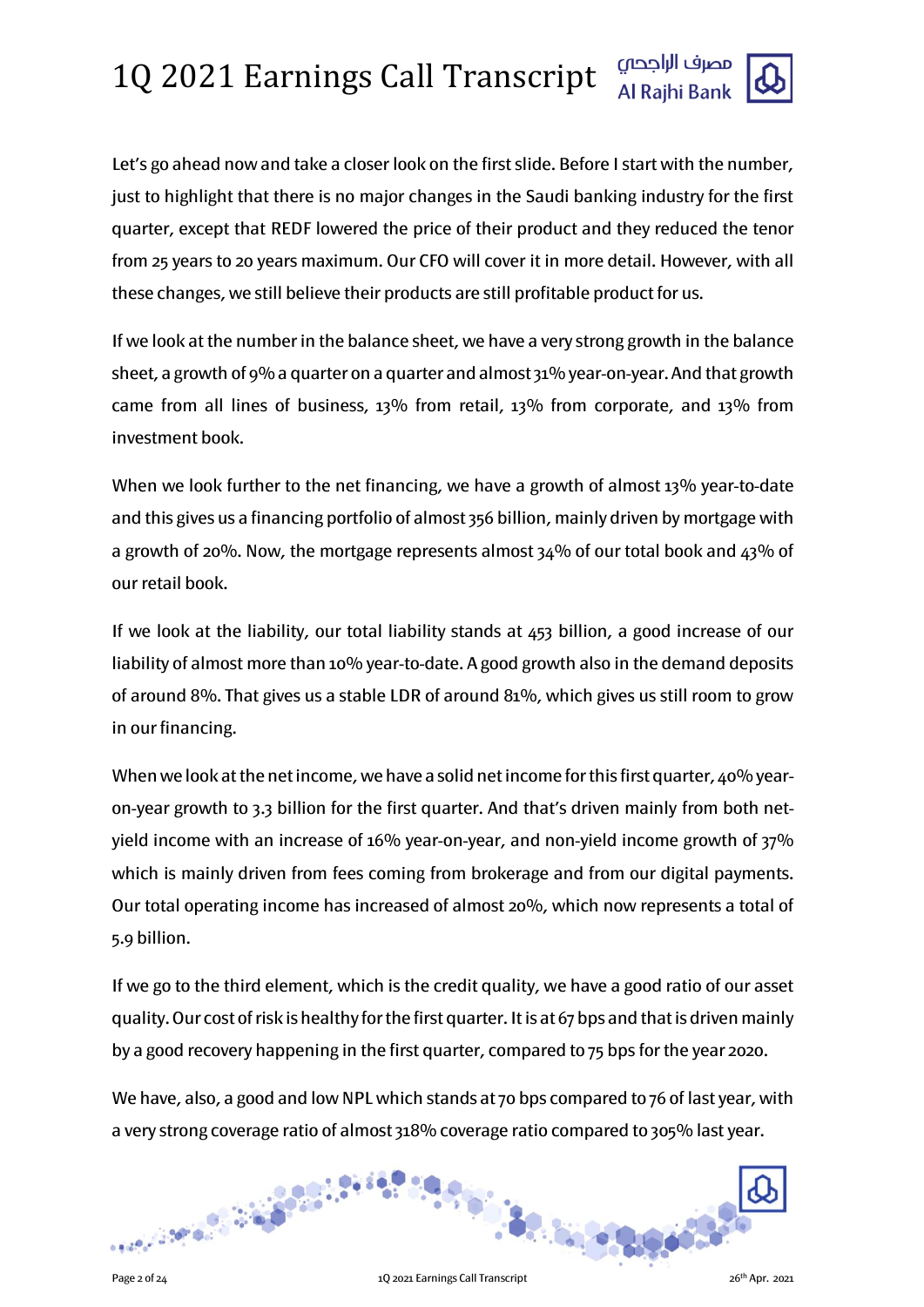

Some key ratios, it's worth to mention, the management has done a good exercise last year to improve our efficiency, which led to improve our cost-to-income ratio of this quarter to be lower by almost 500 bps and give us a cost-to-income ratio of 27.8%, compared to last year, 32.6%.

If we move to the second slide, if you allow me to give you an update on our execution of our 2023 Bank of the Future strategy, our execution for the strategy is on track. If you remember, we have four pillars.

The number one is building on the core. As you can see, we're focusing our retail as a core banking business, and we have seen a growth of almost 13%. And we expanded also our corporate. If you remember, this is part of our strategy to expand our business in corporate and reposition ourselves. We have seen a good growth year-to-date in corporate by almost 13% compared to full year last year of  $7\%$ .

SME is part of our strategy to position ourselves as a bank of choice for the SME. We have seen a good growth in the first quarter at 7.5% year-to-date. Now, the SME represents 9.8% of our corporate book compared to 7.3% first quarter last year.

Demand deposits have also been one of our focus and as per the initial data from central bank, our market share has increased to reach north of 26%. One of the items that we focus on, in build on the core pillar, is our non-yield income as a percentage of our total operating income. It has reached also for the first quarter 19%, compared to the first quarter last year of almost 17%.

Second pillar, which is outperforming our competition. If you look at the customer experience, we have improved our NPS to reach now 69%, compared to 66% last year. Our employees who are our key assets, the engagement index for our employees has reached 70%, compared to 66% for the beginning of last year.

For the banking asset market share, with the growth that's happening with us in the last quarter and the fourth quarter of last year, we have the initial data of our central bank that we reached a market share, almost 19%, compared to last year, 17%.

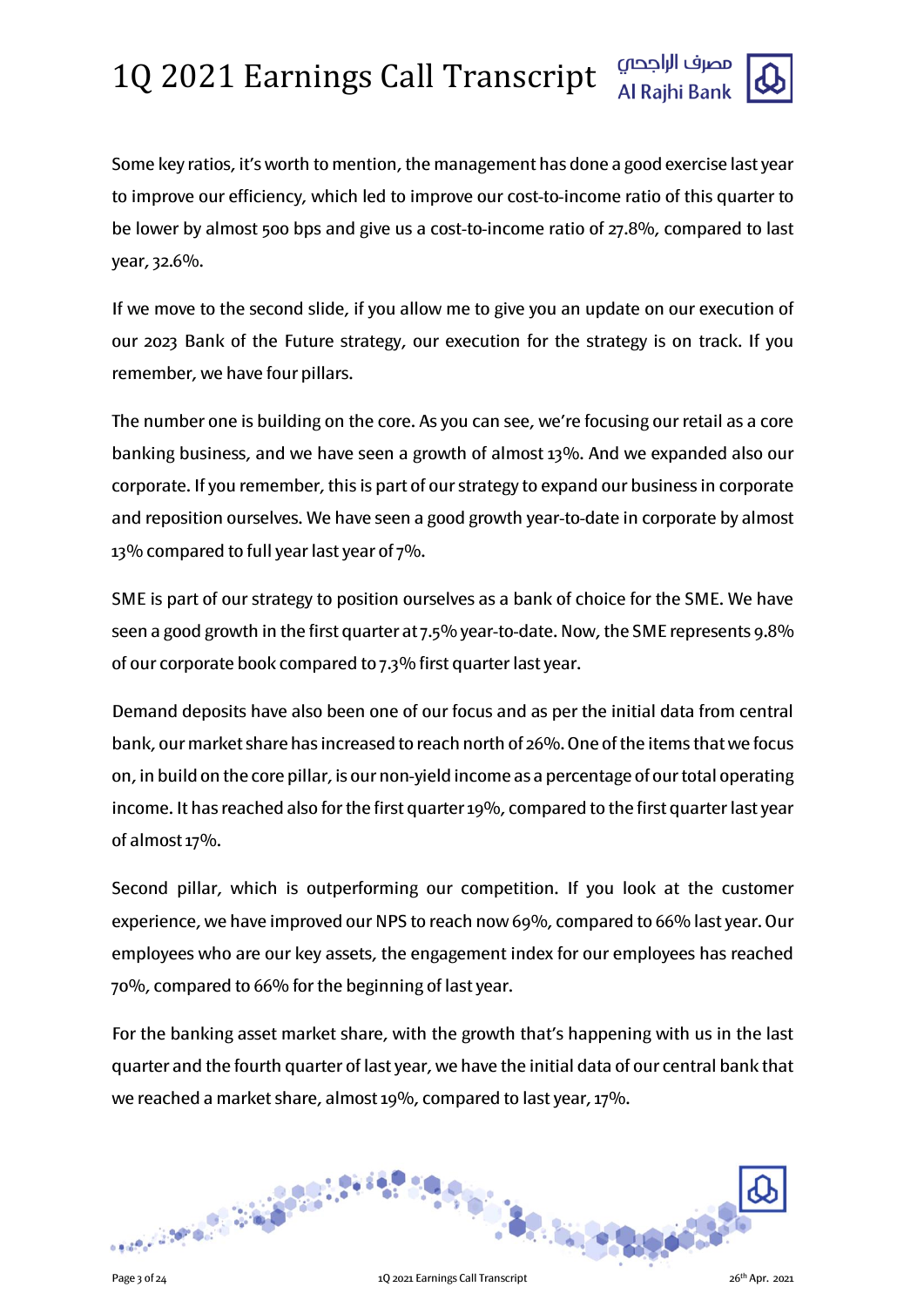

One of the items in the second pillar is the loyalty programme for our customer. We have launched our loyalty programme for our customer and we have seen a growth of almost 15% increase of customer registered in our loyalty programme, they have reached now 3 million customers.

For the ESG policy, it is of great importance to us. We have started with a B rating and now has been improved to a BB by MSCI rating. Our next round will be higher, inshallah, as well.

If you go to the third pillar which is transform ourtechnology. Our strength in Al Rajhi Bank is that technology and we are continuously improving our digital channels. Digital to manual ratio currently stands at 85:15, compared to last year, 83:17. Online account opening reached 83% of the total account opening. Penetration ratio of the digital customer, it reached 87%. If you look at, for just last quarter, 28% of our personal finance has been conducted digitally end-to-end through our application.

For the operation excellence, we have currently more than 320 bots. They are doing almost 34,000 average daily transactions in our back office operation. Our average transaction per month has increased to reach now almost 400 million transactions, conducted in our IT infrastructure. This is an increase of almost 8% year-to-date. Worth mentioning, last year first quarter, it was 250 million transactions.

Last pillar of our new strategy is to focus on client needs and requirements. If you remember, we announced last earning call that we have officially launched our finance company, to focus on the segment that is not covered by the bank and the micro-financing. Today, we are number one in terms of personal finance through finance company with a portfolio of 3.4 billion.

We continue also to improve our payments solution. Our points-of-sale terminal market share is almost 30%. We continue, also, focussing on the need of our private banking as one of the business segments that we put it in our radar for our new strategy and we launched 11 products designed for our private customer only.

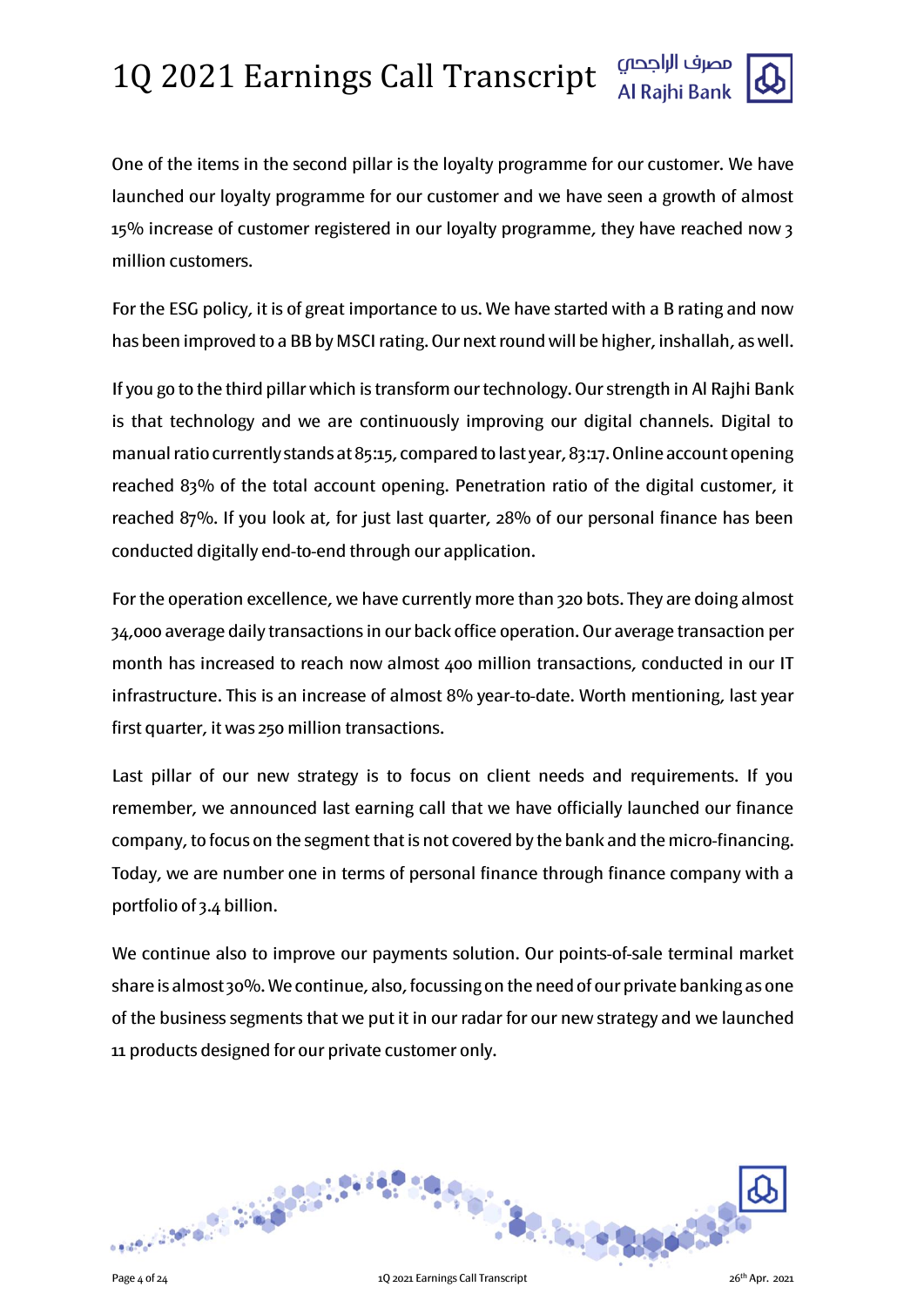

Now, our client reach with this increase in our portfolio and assets, now we have almost 10 million active customers. We provide our salespeople with a 360-degree system to ensure we have a proper cross-selling assisting them in all products and services we have.

For this, I would ask you to allow me to invite Abdulrahman, our CFO, to give an update and more details of our financial performance. Thank you so much.

#### Abdulrahman Alfadda:

Thank you, Waleed. Ramadan Kareem to everybody and wish you all the best. Many thanks for joining our Q1 earning call. I would like to start with appreciating all the feedback, the comments, the suggestions that all of you have given to ourselves last year, where we have improved our communication and disclosure accordingly. I am also proud that we have uploaded our 2020 annual report, where you can see further details on 2020 performance, the strategy, and ESG highlights. Having said that, I'll go over very quickly into the financial slides, so we'll have further time on the Q&A.

At the macro level, I think you've seen probably the 2020 GDP have contracted by 4.1%, mainly driven by the oil GDP which has contracted by 6.7%, non-oil by 2.3%. For 2021, IMF has revised their forecast higher from 2.6% to 2.9% growth in 2021. Nevertheless, our internal forecast factor in around 3.1% growth in 2021. We believe that the IMF forecast was done based on the EIA average forecast of \$62 per barrel, compared to current price, as we speak, at around 65.

In terms of the budget, no material announcement has come out from the Ministry of Finance budget forecast for 2021 and 2022 are still intact. The Foreign Reserve are showing a slight contraction to almost 1.655 trillion SAR. Again, this is without the PIF assets. And also the government expenses budgeted for 2021 are, again without the PIF, capital investment and the National Development Fund, and other the government entities.

No material changes in the SAIBOR forecast and, also, we believe that inflation will moderate, given the one-time adjustment that happened after the VAT increase in 2020.

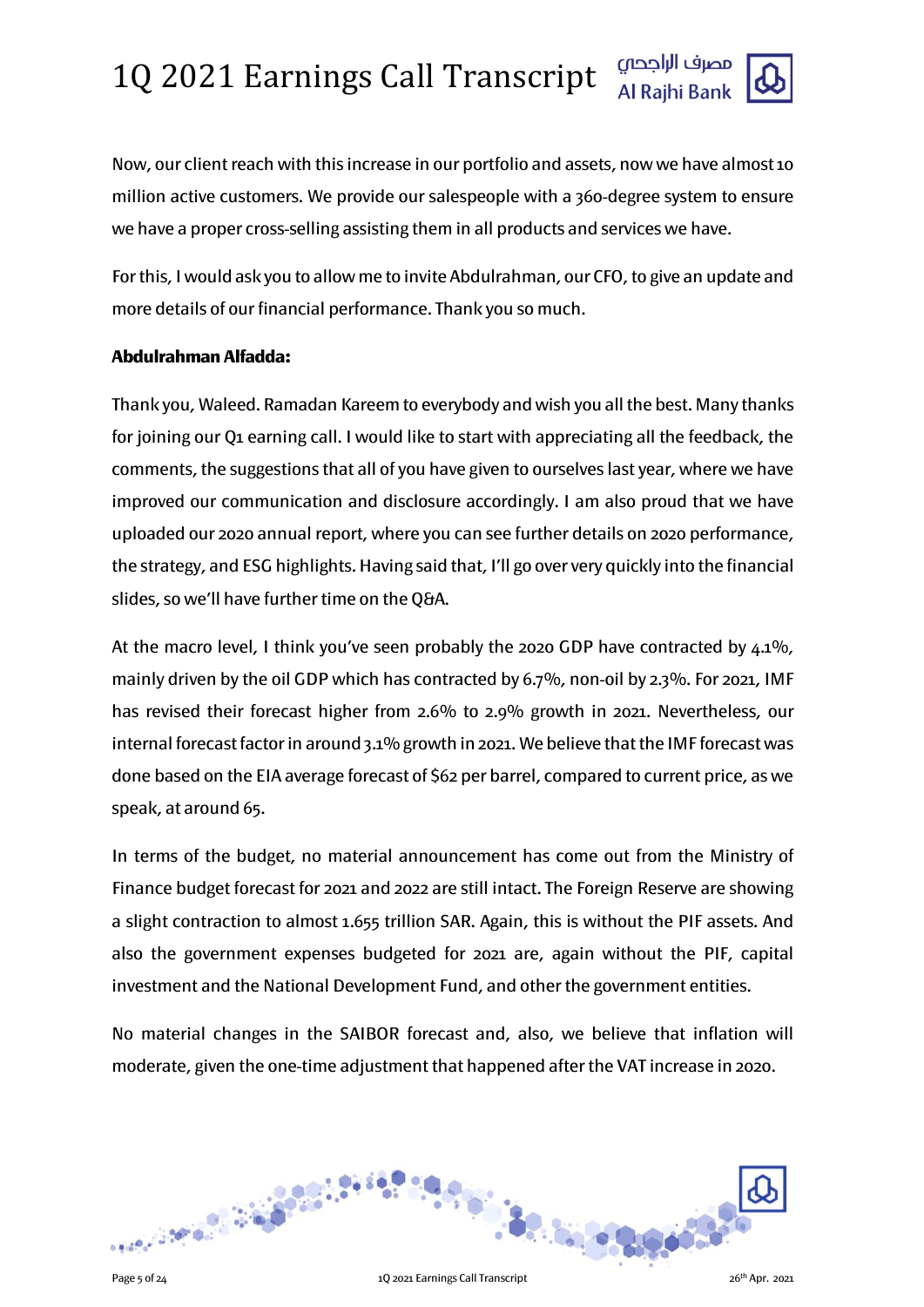Moving on, at the banking sector, we've seen the loans have increased by 54 billion in the first two months of 2021, 3% growth year-to-date. The total deposits have grown by close to 14 billion Riyal, around 1% growth year-to-date. The actual LDR came at around 76%.

Mortgage origination for the banking system has shown a 47% increase compared to the same period last year. Also, we'd like to highlight there have been a couple of regulatory changes relative to the mortgage that happened in the second quarter. A) SRC has reduced further the mortgage reference rate effective 1st of April. That's number one.

B) and I think some, if not all of you know that REDF have reduced the maximum tenor. It used to be 25 years, now it has been changed to 20 years.

The third item that I think I'm sure that you guys are aware of it, is that there has been a payment deferral for three months for the SME sector. And nevertheless, in coordination with the central bank, we also have extended the payment deferral for the MSME clients for an average of around 15 months for the customer.

On the consumer spending, we've seen the total consumer spending has contracted by 2% compared to the same period last year. However, the positive migration into more of a cashless payment method has accelerated further in 2021, whereby ATM transactions have gone down by 19%, point of sale transactions went up by 26%, and finally, the e-commerce by almost 156%.

Moving on into the highlights of our financial performance for Q1, I will start with the balance sheet. Our total assets have shown close to a 31% increase year-on-year. In terms of growth year-to-date, we have almost 9% growth in year-to-date. And if you can see the bottom left-hand side of the chart, we can give you the waterfall of the movement in the assets, where we have seen a 13% increase on the investment book, around 7.7 billion Riyal. 13%, as well, in our financing portfolio, 40.4 billion Riyal.

In terms of the overall funding, the movement in funding, we still continue to fund our asset growth, mainly on the customer deposits, where our customer deposits have grown, close to 39 billion SAR year-to-date, around 10%.

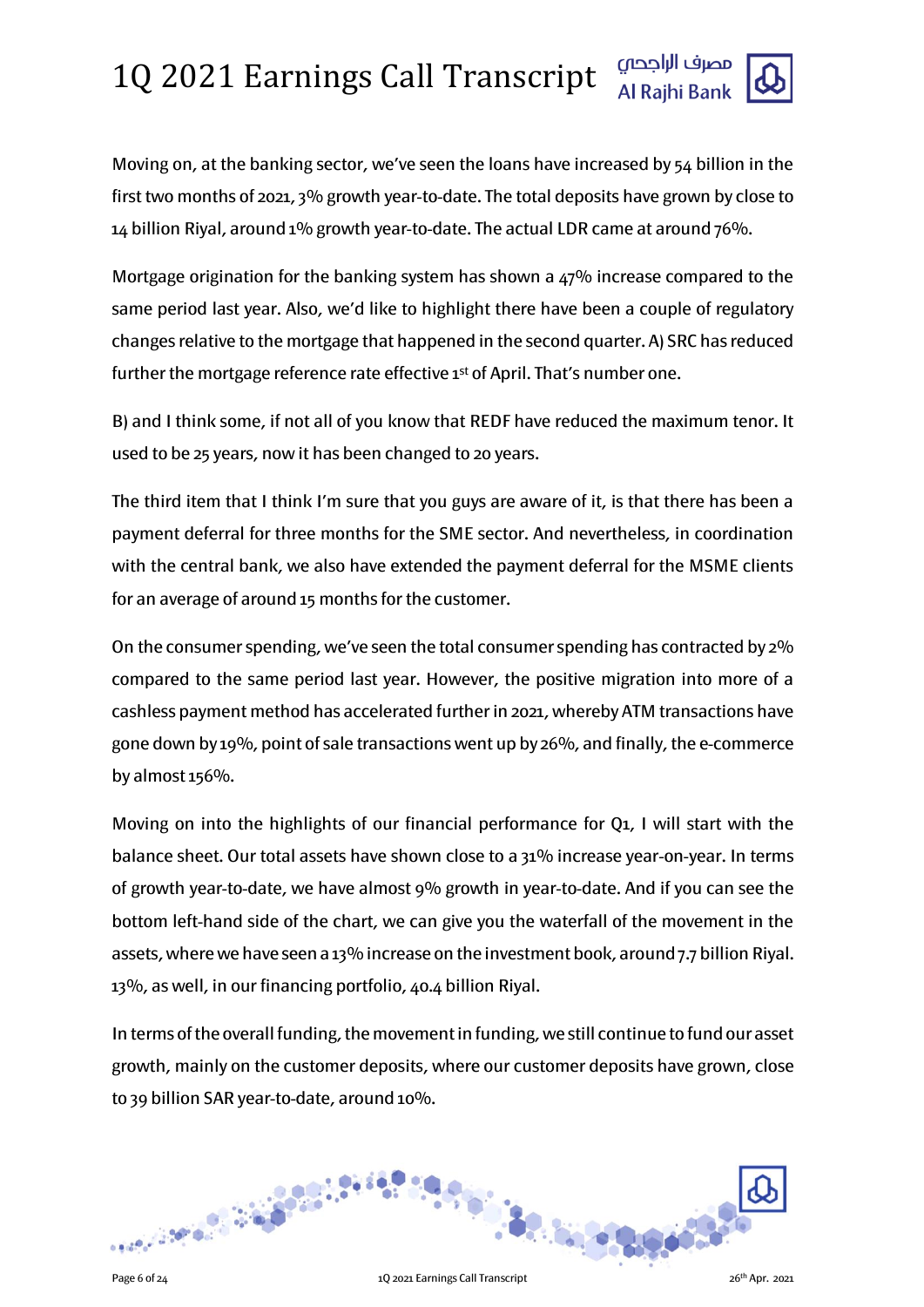

Zooming in further into the drivers of the financing portfolio, you can see that the total growth in the portfolio is around 40.4 billion, 13% on the financing portfolio. Retail stands at 283 billion, which is close to around 80% of the financing book. The driver of the growth in the financing book are coming from the following factors.

We have a 21 billion growth in the mortgage, around 11.5 billion on the other retail products. 7.5 billion, which is probably one of the record quarters for corporate book which has reached an all-time high in terms of the outstanding volume for Al Rajhi Bank. We have almost an 8% growth in the SME portfolio year-to-date.

Mortgage book stands at 125.5 billion SAR. 20% year-to-date growth, 93% year-on-year growth. Mortgage book represented  $34\%$  of the total, around  $43\%$  of the retail financing.

On the customer deposits, we've seen a good growth in the demand deposit, where it has shown close to 26 billion Riyal year-to-date growth, around 8% year-to-date. And the majority of the customers deposits are coming from demand deposits.

So, they key highlights on those two slides is in line with the key pillars of our Bank of the Future strategy, we continue to leverage from our franchise and our digital channels, to be able to further grow and capture further market share.

On the profitability side, our net income has shown a 40% increase year-on-year, mainly driven by, as you can see the details on the bottom left-hand side chart. Yield income has shown around 660 million SAR, 16% year-on-year growth. The non-yield income is around 320 million Riyal, 37% increase year-on-year. On the operating expense, almost 2% increase compared to the same period last year. And the impairments were almost 17% compared to the same period last year. On a sequential basis, our net income has shown an increase of close to 7%.

The key message that we'd like to reiterate over here, focusing on the key pillars of the strategy that Waleed has mentioned, on the Bank of the Future, has positioned us very well to be able to deliver such a strong result. And we'll continue to focus further in improving our customer experience, maintain payment and digital leadership, and building up an ecosystem to fulfil further customer requirement.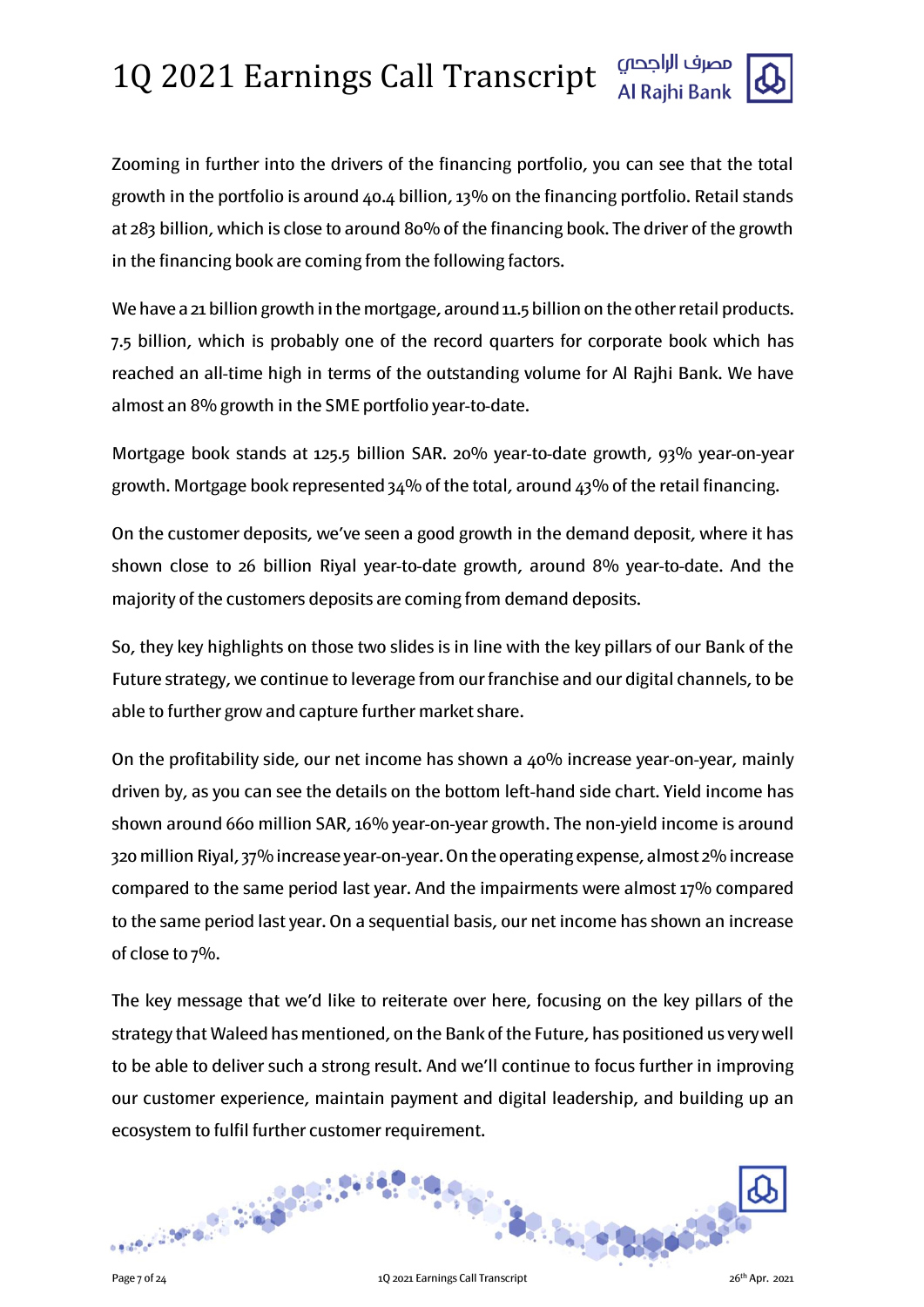If you move onto the operating income, 20% growth year-on-year on the operating income, close to 3% growth on the operating income on a sequential basis. If you can see the driver of the year-on-year growth on operating income and I think yield income we've talked about it given the growth in the financing portfolio. The fees from banking service has shown around 290 million SAR, which is almost 47% increase year-on-year, mainly driven by two factors. A, our host of this call, Al Rajhi Capital have done an excellent job taking an opportunity to capture further market share. The volume for the Q1 in this year versus  $Q_1$ last year have grown up by 82% for the overall market.

The second stream of the revenue is, as Waleed mentioned earlier, the positive migration of the customer behaviour into cashless payment, which we have seen is generating a very positive income for us.

Our NIM have contracted 44 basis points compared to the same period last year. The driver of the NIM drop  $4$  basis points due to the modification loss that we have taken in Q1. Around 13 basis points, or the fee waiver from March last year until March this year. Around 19 basis points is the impact of the drop in the SAIBOR, where average SAIBOR has dropped by 106 basis points compared to the same period last year. 12 basis points is due to the lower spread and 4 basis points mainly on the management action.

Moving on into the operating expense. We managed to deliver on the terms of the cost-toincome ratio, around 480 basis points improvement. And mainly we can see the driver into the cost-to-income ratio improvement, you can see it on the top right-hand side chart. Mainly it's coming from the positive jaws of the operating income growth of 20%, versus an operating expense growth of 2%.

Operating expense on a year-on-year basis have increased by 2%. However, on a sequential basis, we managed to reduce it by 6%. This is in line with, if you recall on the discussion that we had on a couple of earning calls in last year, we have put a lot of initiatives in the organisation to be able to manage our operating expense efficiently.

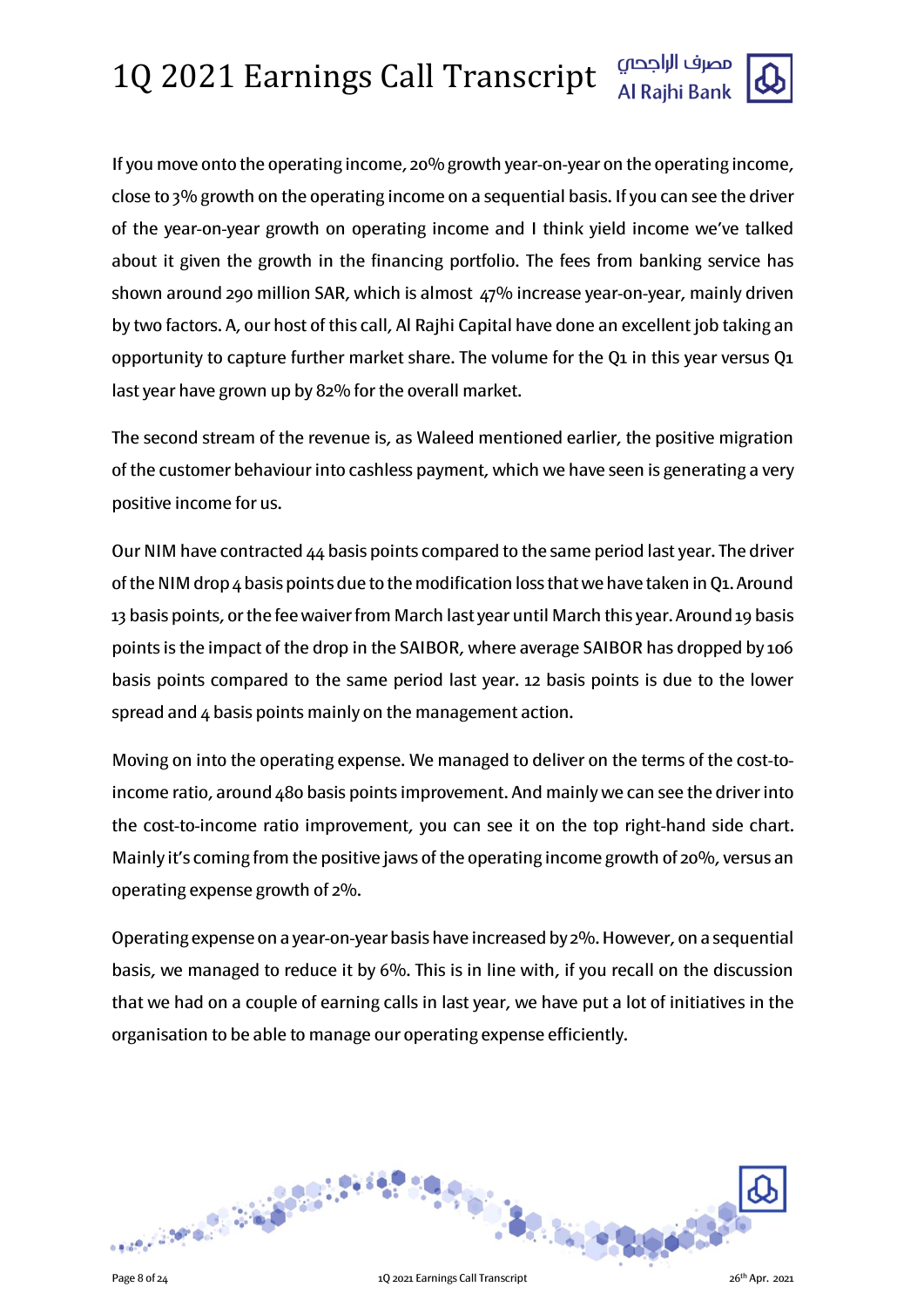

So, the key message we'd like to recap over here, while we continue to grow the bank and transfer our technology, we are focusing on optimising our cost base and further improve the efficiency going forward.

On the asset quality, our cost of risk stands at 67 basis points, versus 105 basis points last year. Net charge went lower by 16.7%, although we'd like to highlight that if you compare it on a year-on-year, the net charge, as I mentioned, went down by 16.7%, but we increased the gross charge by 140 million, which is around 16%, but we managed also to improve our recovery by almost double, where you have a better improvement in our recovery by 255 million. That's why it will bring the net impairment charge to be around 17% compared to the same period last year.

NPL healthy at 70 bps. Much better compared to the same period where we had 107 bps. NPL coverage 318%, best-in-class in the banking sector here in Saudi.

In terms of the stage exposure, stage one exposure represents almost 97% of our gross exposure and we maintain a very healthy stage coverage. Stage 1 coverage at 91bps, stage 2 is 29% and stage 3 at around 84%.

In addition, we've maintained also around 631 million SAR for COVID overlay. If any one of our customer impacted, those overlays will be moved from general to a more specific, if required.

So, the key highlights over here, that we keep growing our financing book. However, we're not compromising on the credit quality of the financing book and we maintain an adequate provision and a coverage ratio.

On the liquidity side, LCR is very health, 142%. HQLA we managed to improve further to around 18% year-on-year. Loan to deposit ratio around 81% and NSFR 116%. The key highlight is that we are well positioned within our regulatory requirements on the liquidity side.

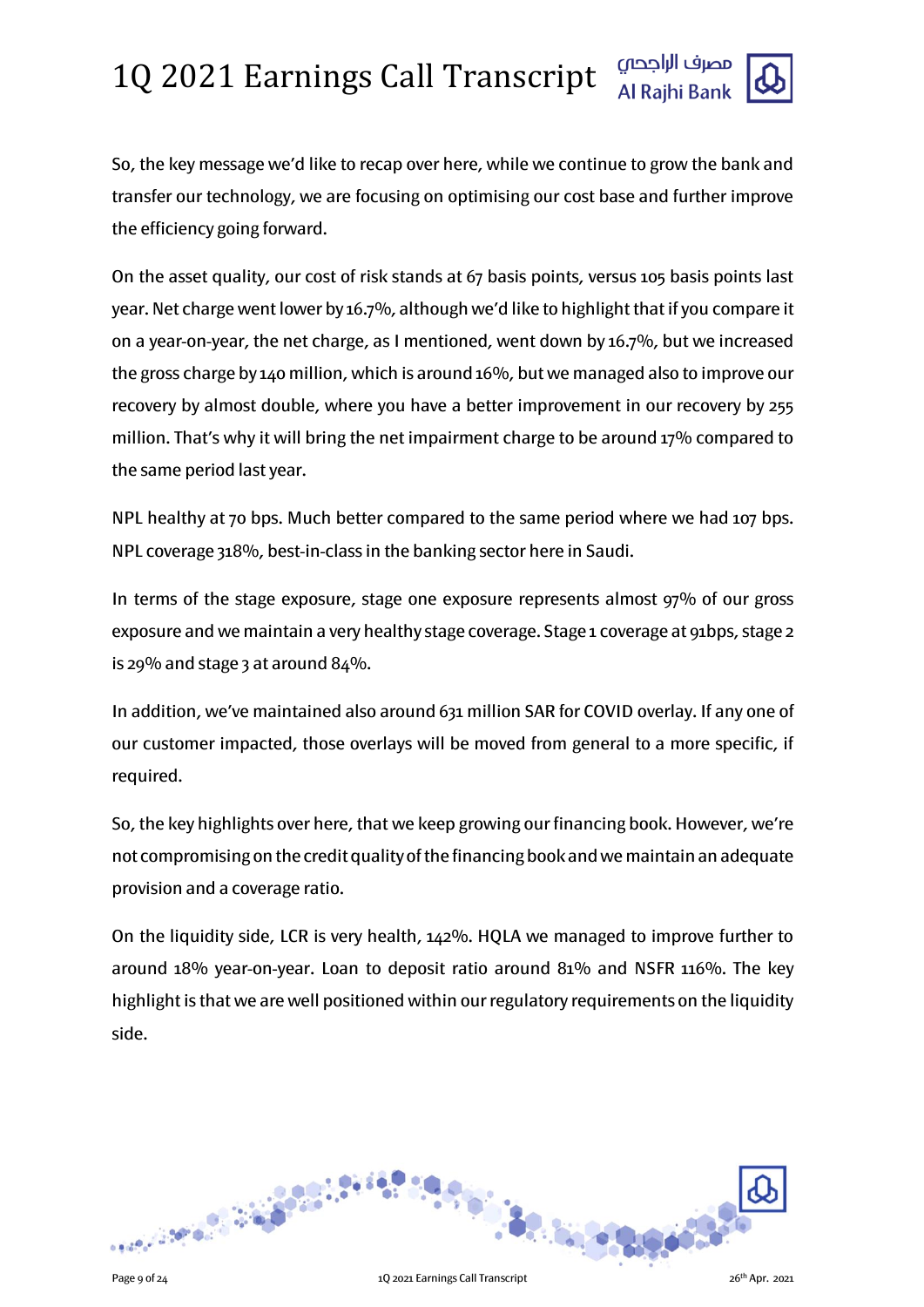

On the capital side. Total RWA has increased by 25%, mainly driven by the increase on the credit RWA increase, which is basically in line with the investment and the financing book growth year-on-year.

Total capital has increased by close to 20%. Tier 1 capital stands at around 16.8%. And you can see on the bottom right-hand side, a breakdown of the waterfall of the movement on our capital adequacy from the year-end till 1Q2021.

On the return side, you can see that the return on RWA keep improving, giving that mortgage is representing a good portion of the overall financing book. The return on RWA stands at a healthy at 3.94%. Earnings per share at 1.33 Riyal, 40% increase compared to last year. ROE and ROA keeps improving on a sequential basis. ROE stands at around 22.4% and finally, ROA at 2.75%.

Finally, the slide that everybody is waiting for, in terms of the guidance. Giving the strong result that we have delivered in Q1, we are upgrading the guidance for the financing portfolio to be high-teens growth, versus 13% delivery on the first quarter.

On the NIM, we're downgrading the guidance by a further 10 bps to be within a 40 to 30 basis point contraction. The cost-to-income ratio, we revise the guidance to be below 30% and then ROE we are upgrading the guidance to be between 21 to 22%. Asset quality we're maintaining the cost of risk unchanged to be 60 to 70 basis points. And finally, the capital adequacy between 16 to 17%. Thank you again and operator, back to you.

#### **Operator**

Ladies and gentlemen, if you would like to ask a question, please press star followed by one on your telephone keypad now. If you do change your mind, please press star followed by two. When preparing to ask your question, please ensure your line is unmuted. Our first question comes from Waleed Mohsin from GS. Your line is now open.

#### Waleed Mohsin:

Thank you for the presentation and Ramadan Kareem. I have four questions. The first question, if I look at your new loan origination, for the last two quarters, it's been above

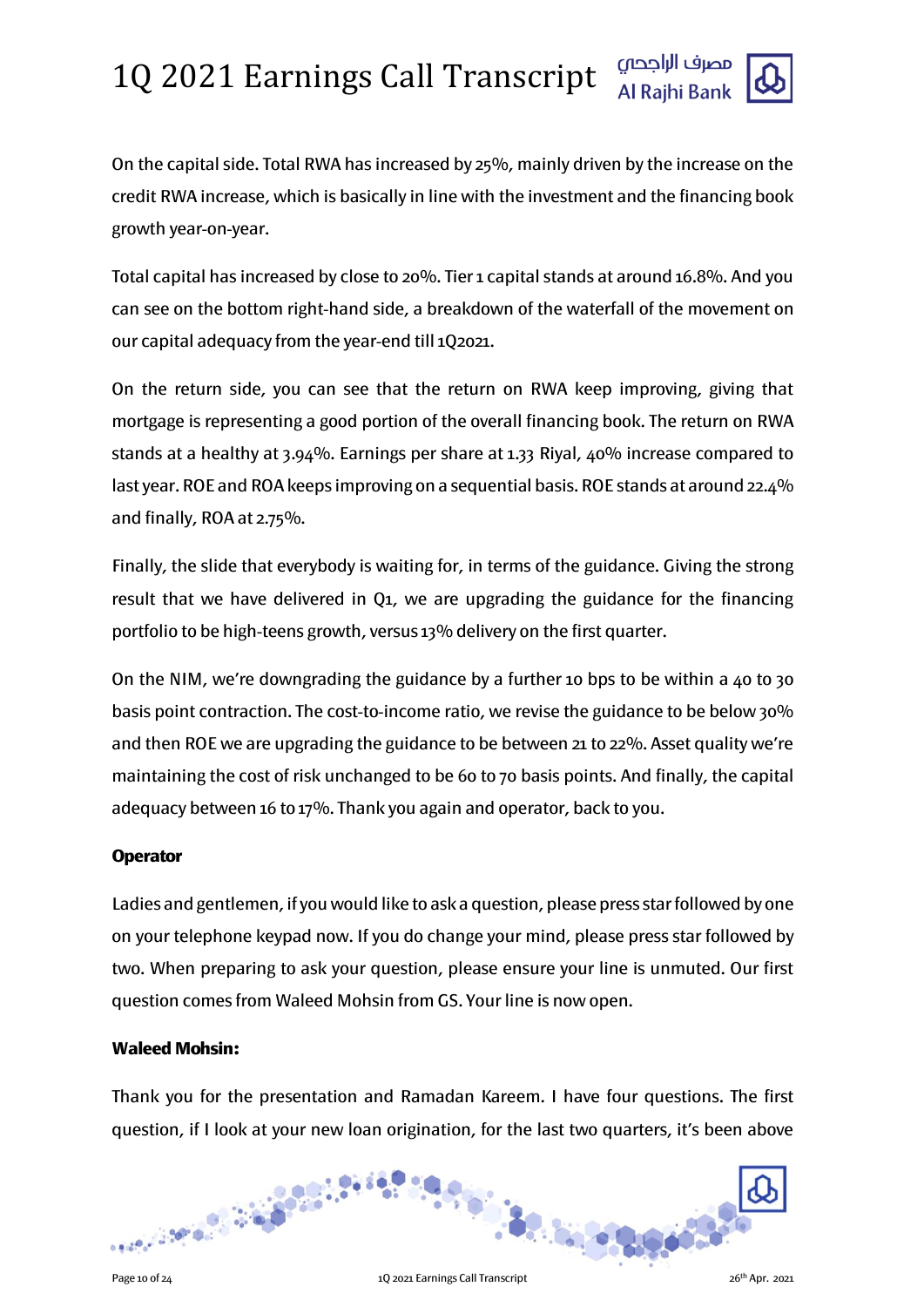

40% which is very, very strong. You always had a very strong market share, but in the two last quarters, this is substantially the normalised above market share. So, I just want to get a sense of what's changed in the last two quarters which is driving it. Is it more of the new initiatives that you've taken which is driving this? Or are you seeing any lapses on competition? That's the first question.

The second question, on your comments on the changes in the mortgage programme with the reduction in tenor and pricing. I just wanted to get your thoughts on why you think this has been put forward. Is there a feeling that a lot of the growth in the mortgage side has been put forward and the country has reached the home ownership which was desired and there is this move to slow down from the lending growth on the mortgage side.

Then number three, some of the new initiatives that you've announced, such as faster growth in corporate, SME, and to the financing company, how would this impact your net interest margin and RWA allocation, given that you revised down your capital ratio for this year-end and you've also lowered your NIM guidance? Is this behind the reduction in those elements?

And my fourth and final question, taking advantage of Mr Hossam Al-basrawi being on the call, is it possible to quantify the corporate growth opportunity in Saudi Arabia and the market share that Al Rajhi targets? Thank you.

#### Waleed Almogbel:

Thank you, Waleed, for your four questions. I would like to answer the first one and then the second one, third one I will ask Abdulrahman to respond. Fourth one regarding the corporate, also I will give the opportunity to Hossam to respond to your question.

Actually, Waleed, nothing to do with the competition. The competition is really, very strong and if you look at the prices now for personal finance, it's very low because of the competition. REDF prices, some banks went below the REDF prices for the sake of getting business and compete with the banks.

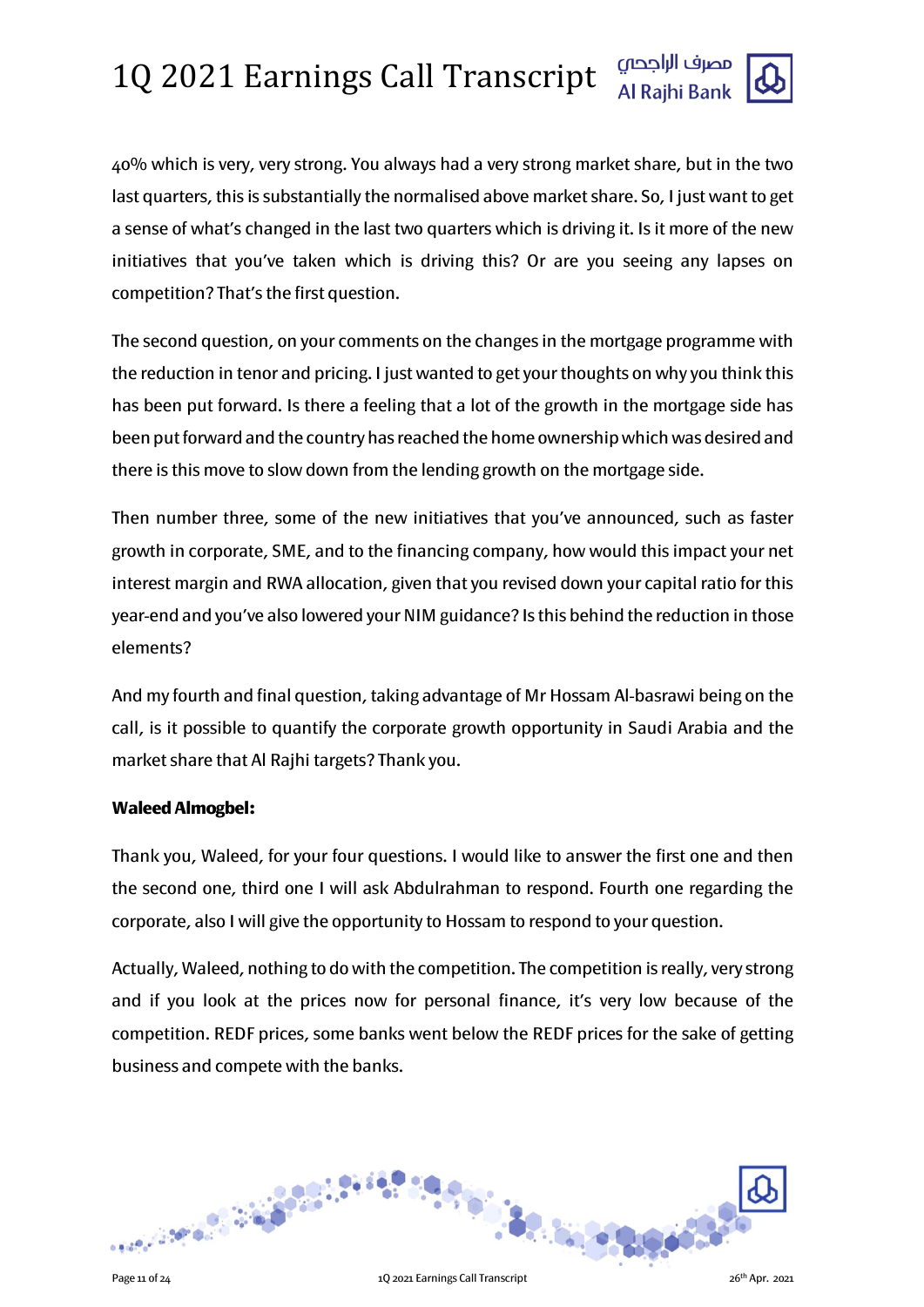

And I would refer if you allow me to, two things. If you remember, in our strategy, when we approve it from the board, actually we started implementing the strategy immediately after the board approval and we launch it in the fourth quarter last year and we took off fully first quarter this year.

If you remember in the strategy we mentioned that there are certain segments that Al Rajhi is not really targeting and is not really covering, in all lines of business. We mentioned certain segments of retail, we want to focused on it. We mentioned certain segments in the micro-business and small and medium business, we will focus on it. And also, for the digital payment and what's happening in the market for the fintech.

Our digital infrastructure, digital application, helped us also growing fee income. Plus the targeted market that we mentioned in our strategy helped us also for the assets. We believe Al Rajhi has a very strong customer base, a very big footprint, a very respectful brand name, so we just need focus on the segment.

And again, if you remember, I repeat again, the right segment, we are not going for any names in corporate or SME or segmented retail. We go to the right segment that keep us good return with good quality of assets. Abdulrahman?

### Abdulrahman Alfadda:

Thank you, Waleed. Now Waleed, regarding your second question related to what drives the recent regulatory changes into the mortgage, whether that be the rate drop or capping the tenor. Unfortunately, I'm not in a position to answer your question, but if you ask my humble opinion, and I think probably given that the home ownership, if you see the latest figures, in 2019, the latest home ownership was close to 62%. And given that tremendous growth in the overall market in 2020, we believe that the mortgage or the home ownership have increased even further in 2020.

2021 had a good start so, and I think this is probably the discussion that we have several times in our earning call, we believe that probably the 70% home ownership will be reached much earlier than 2030. I think more of the growth that is being frontloaded is coming into the next year. So, from our perspective, we still haven't changed our internal

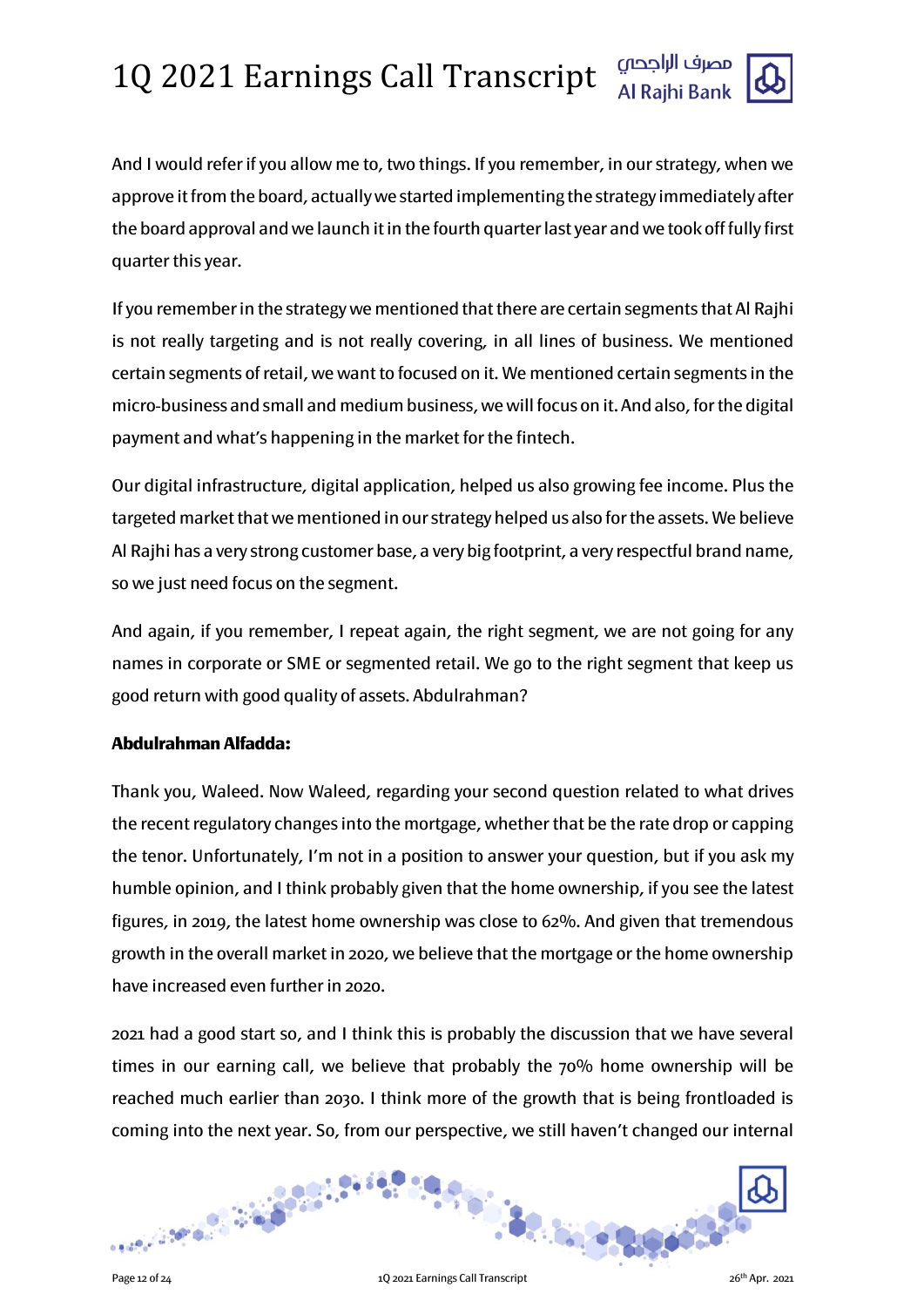

The third question is what's driving probably the NIM or the revised guidance on the capital adequacy. First of all, and I think the NIM guidance that we have showed, maybe another 10 bps, is mainly taking into consideration the further mortgage pricing that has been announced by SRC beginning, 1<sup>st</sup> April. Currently, the mortgage rates are anywhere in the range between 4% to 5%, so we have almost an 80 to 90 bps contraction into the mortgage rates from 1st April going forward. So, it's mainly on the mortgage, Waleed. 95% is due to the mortgage.

As for the corporate outlook, Hossam?

#### Hossam Al-basrawi:

Hello, Waleed. For the corporate outlook, I think the main drivers for the corporate growth going forward is the vision 2030 and everything that goes around it, from the privatisation and the push for the SME support that's coming from the government. I think there are many areas that we can look at, especially on the utility and project financing that are coming up will drive a lot of corporate growth.

Another point that is worth highlighting, is many of the giga projects as well will require a lot of supply and a lot of contract and a lot of work for a lot of the private sector companies. And that will also demonstrate a good opportunity for growth going forward. That also goes with the housing activity. I think also the housing activity is going to drive a lot of industries to have a lot work and this is an area we can really play in.

And the SME drive that's happening with the government, I think that's giving us a very good momentum as we see going forward and is giving a very good drive for the growth of our corporate book. So, going forward, I think the economy is going to create opportunities for banks to open the corporate side, and I think we are one of the most well-positioned banks to take advantage of that, for many aspects.

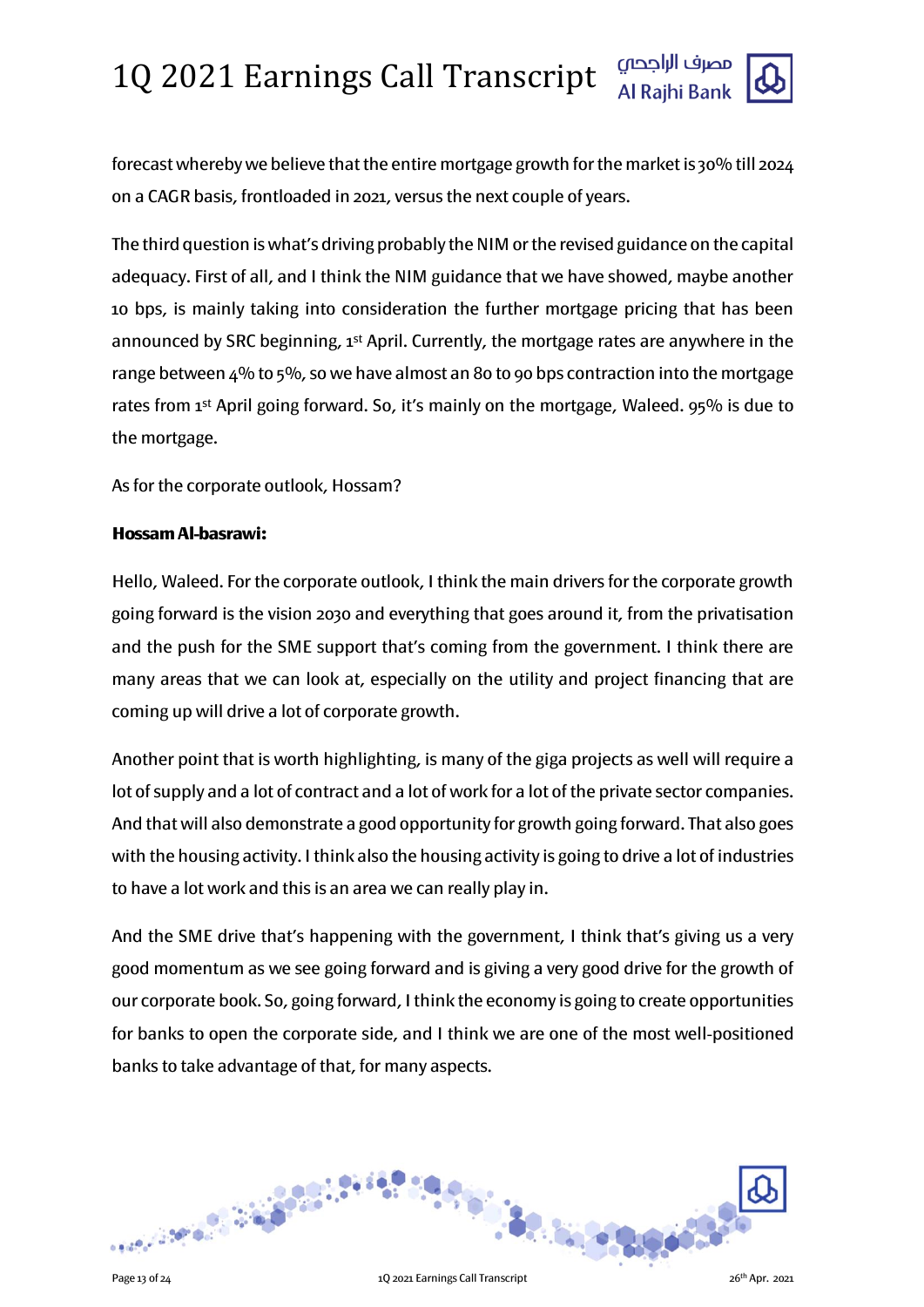

#### Waleed Mohsin:

Thank you very much, that's very helpful. Thank you, all my questions have been answered, thank you.

#### Operator:

Our next question comes from Rahul Bajaj from Citi. Your line is now open.

#### Rahul Bajaj:

Thank you for the call and very good set of results, congratulations. This is Rahul Bajaj from Citi. I have two quick ones remaining, actually. First one is on is on cost-to-income ratio. You've seen an excellent quarter from cost-to-income ratio perspective, as you highlighted on that slide, mainly driven by revenue recovery.

I just wanted to understand, you did 28% in first quarter, what should be the medium term run rate for CIR which you think Al Rajhi should be targeting over the next two to three years? Is mid-20s something that you think is achievable, because there are banks in the region who get to those kind of ratios, but they're not retail-focused banks. So, I would be interested to know really, what your goalpost is in terms of cost-to-income ratio.

And second one, quickly a follow-up on the previous question around the changes in mortgage regulations. I just wanted to understand, do you sense there could be further changes in mortgage regulation as we go ahead? Or you think the REDF has made the changes they want to do for now? Obviously it's difficult to predict, but then just based on your discussions with the regulators, how do you think government is looking at mortgage growth going forward? Thank you.

#### Abdulrahman Alfadda:

Okay, thank you, Rahul. In terms of the first part of the question related to the cost-toincome ratio, medium-term guidance, definitely if you look at one of our key pillars of the Bank of the Future, the strategy is to outperform the market. One of the many of the initiatives that we are focusing on is to transform our technology and to digitise the

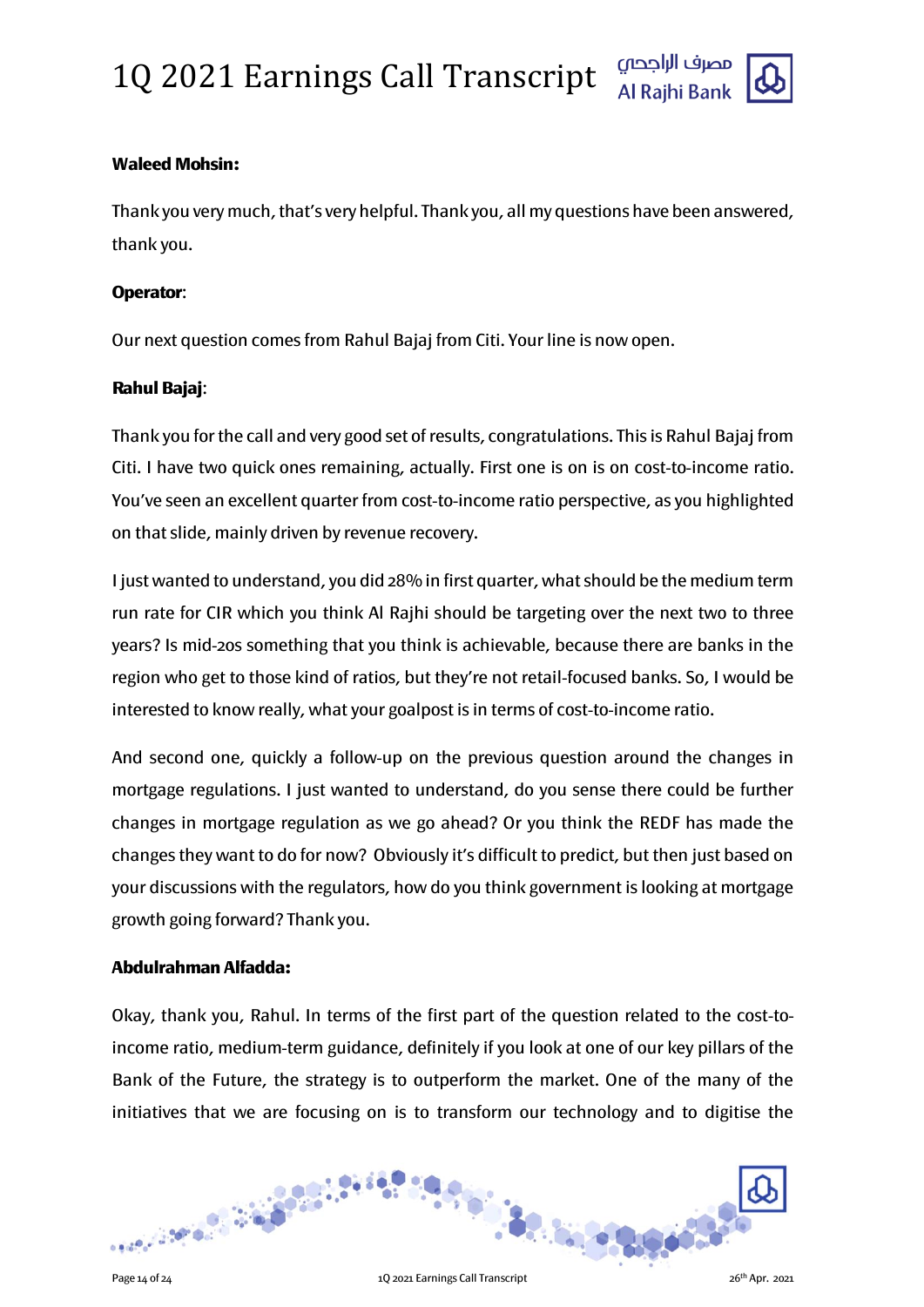

customer experience. So, we're expecting that in medium and longer term, there will be a further improvement into the cost, or optimising the cost.

And I think if you ask anybody, what is the reason anybody investing in digital is improving their customer experience, you'll have a better quality of return and also loyalty and cost base. So eventually, all the investment that the bank has been making over the last few years, some have already paid up and we are expecting with everybody's focus on the management team, to be able to improve even further going forward.

Now the second part, do I expect any further mortgage regulation? I think your guess is like my guess. I think it's a tough call. But nevertheless, we are positioned, irrespective if there has been a change or no change, Al Rajhi Bank is positioned very well, given the capital, given the liquidity, given the focus on the strategy. Whenever there is an opportunity, we have always been the early adopter of catching any new opportunities, we'll definitely jump in, and move into the other opportunity.

### Rahul Bajaj:

Thank you so much.

### Operator:

Our next question comes from Hootan Yazhari from Bank of America. Your line is now open.

### Hootan Yazhari:

Thank you, gentlemen. When I look at your strategy going forward, it seems to be that your margins are facing a lot of headwind. You're having to go into the SME sector, just flirting with the corporate sector. You just alluded to the fact that mortgages are now earning 400 to 500 basis points, which is quite a bit below what you've seen in the past. And as we go forward, it just seems that there is an inevitable pull back in your asset yields going forwards from here.

Can you maybe give us some guidance in terms of what your current outlook is for margins beyond 2021? And maybe we could also discuss what strategy you're taking to ensure your

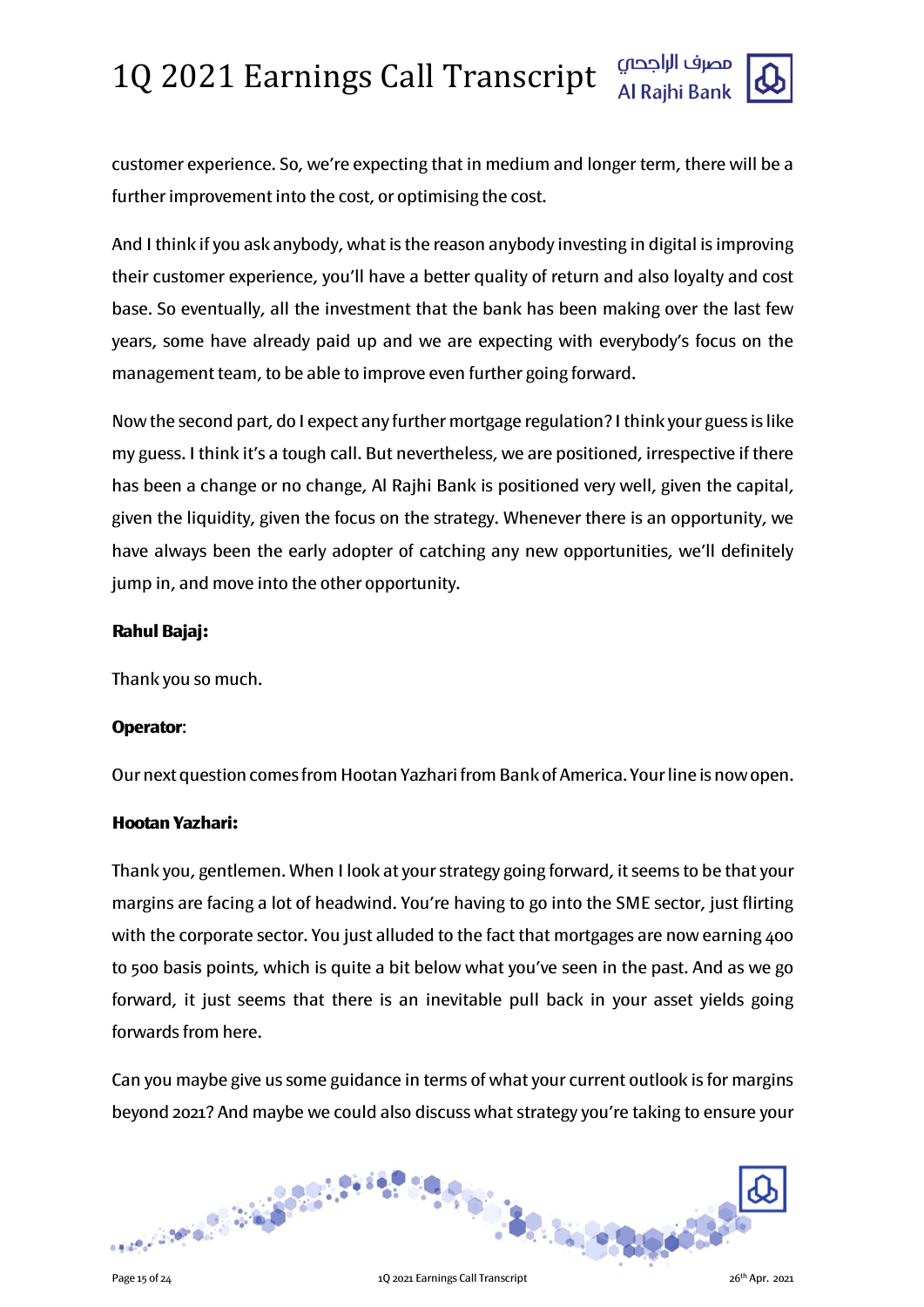

cost of funding advantage remains in place. We know that the National Champion has now come into being and there's a lot of lucrative payroll contracts, which I think they would really dearly love to take off your hands.

So, I would love to hear what your strategy is in order to retain that and how you think that you can continue to maintain your cost of funding advantage in the face of asset yield contraction as well. Thank you.

#### Waleed Almogbel:

Thank you for your question. I will answer part of it and Abdulrahman will add more clarification. For the margin, I think it's very difficult to predict, to be honest, with the current low interest rate and also, the high competition that we are seeing in all the segments, either in retail, different products, personal finance, mortgage as I mentioned, other competitors in retail now is very high. Personal finance we haven't seen this low rate ever. Some banks, for mortgage now they are selling below the REDF price.

And also for corporate, the same thing is happening so it's going to be very difficult to predict. However, as management, CFO with the Treasury and also with the credit committee, they always look at the better yield product for the bank in order to minimise the negative impact of these factors that I mentioned. Abdulrahman, do you want to add something?

### Abdulrahman Alfadda:

Sure. Yes, Hootan, in terms of the NIM, yes, although we've taken into consideration the drop this year where we have guided to be between 40 to 30 basis points, but also you need to take into consideration some of the other initiatives that the bank has done to be able to compensate. So, in terms of the management's actions, improving our average earning asset, etc. that I think will help us in the short to medium term.

Now in the medium term, the SAIBOR is expected to be flat. On average, the personal finance is repriced usually every two-and-a-half years, so we're expecting the curve to

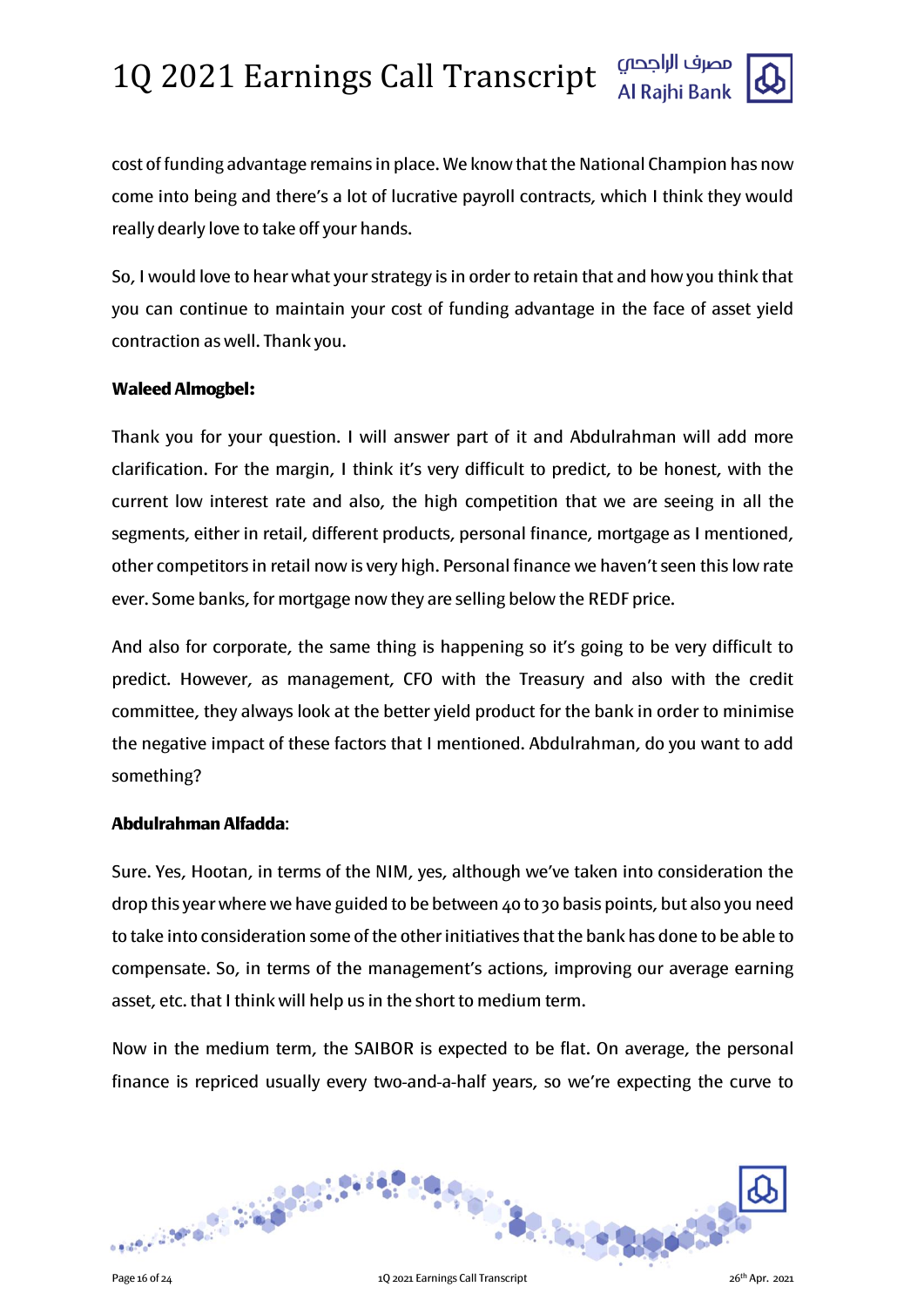

steepen going forward in the next 12 to 18 months. That will give us a better opportunity to be able to reprice the book higher.

The last question is related to the cost of funds management. Definitely this is one of the things, and probably you can see that our cost of fund is around 14 bps. One of the lowest cost of funds, if not in Saudi, probably globally, we'll continue to focus in growing our current account. We'll continue to focus to be able to optimise our cost of funds structure. And given the relationship that we have built with the strategy, whether in retail or in the corporate, that will also position us to be able to have a better cost of fund management going forward. Thank you.

#### Hootan Yazhari:

Thank you so much.

### Operator:

Our next question comes from Aybek Islamov from HSBC. Your line is now open.

### Aybek Islamov:

Yes, thank you for the conference call. Just a couple of questions from me. I wanted to understand your mortgage volumes better, so could you please comment what share of your mortgage volume is driven by customers actually coming to you asking for a mortgage versus you identifying the customers and suggesting them to take a mortgage? If you can provide this comment.

And I think the other useful colour would be what's the share of off-plan mortgages in your current volume? We know that new housing construction is very important on the agenda and there's a whole list of approved developers with the Ministry of Housing. How active are you in the off-plan mortgage financing? That'll be my second question. Thank you.

### Abdulrahman Alfadda:

Aybek, I think that's very difficult to answer the first part and I think it's a combination of both. Some of the customers usually, they came to us and asking for our feedback, pricing.

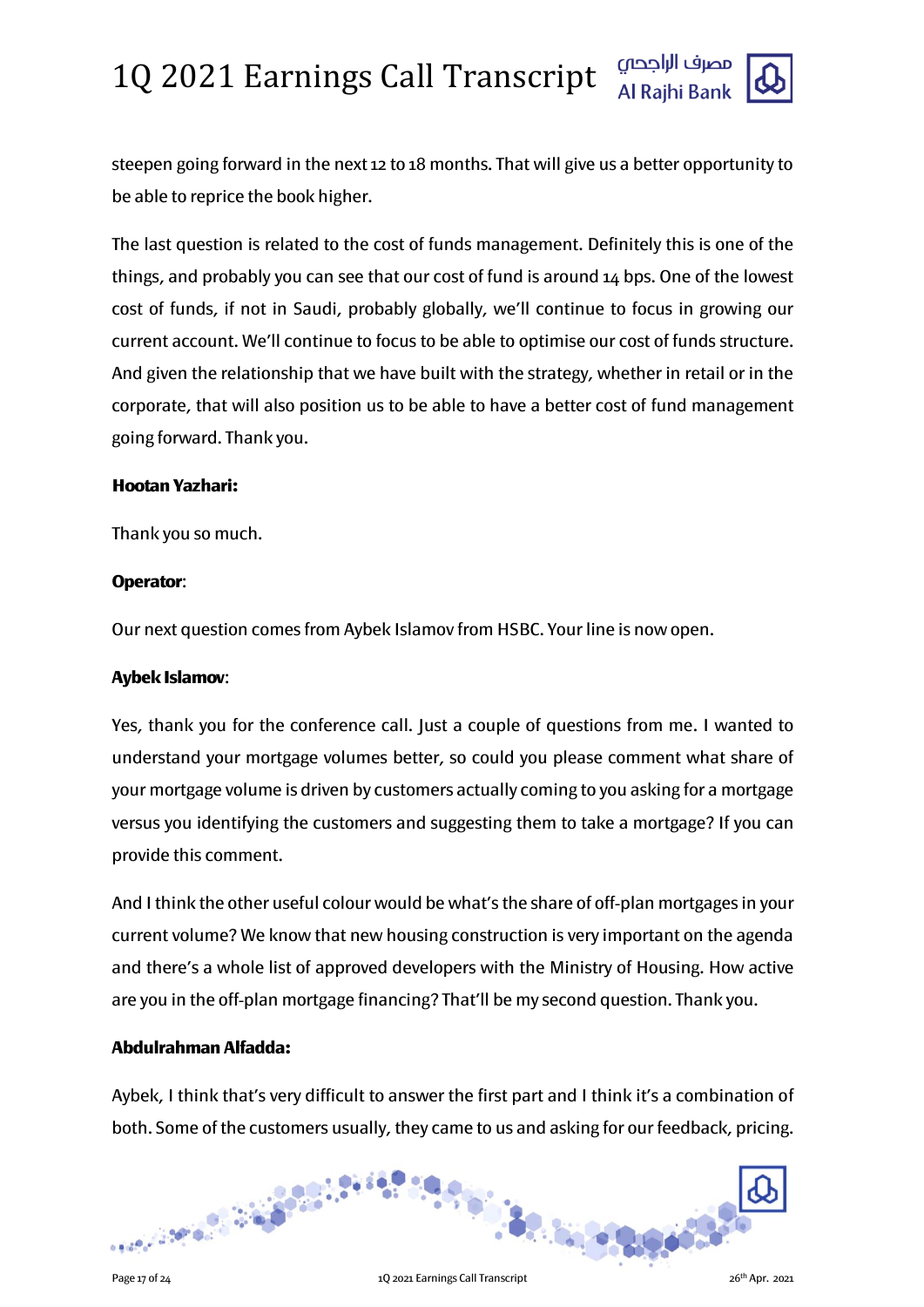

We have a very outstanding and a capable sales team on the retail that would be able to call the customer, follow up and basically that's why we have been able to grow our market share continuously on the mortgage over the last quarter, and many other initiatives. So, it's very difficult, and I say it's a combination between both.

Aybek, would you mind to remind me about the second question? I didn't get that, please.

#### Aybek Islamov:

Yes, the second question was about off-plan mortgages so the mortgages for the underconstruction properties. How big are they in your lending volume?

### Abdulrahman Alfadda:

Historically it is very small. It's probably single-digit on the off-plan. Nevertheless, I think we believe and we've taken a few actions from the second half last year, to be able to focus into the off-plan, where we believe that going forward, the future of most of the mortgage origination are coming via the off-plan.

So, I think we have positioned ourselves, replicating what we have done to be able to position into the ready-units, the self-construction, to replicate what we've done into the off-plan. And we were quite optimistic that we'll be able to further position ourselves for grabbing further market share in the mortgage going forward.

### Aybek Islamov:

Thank you. And the last follow up question, you mentioned about SME lending. You mentioned that this year the SME loans I think increased to 11% from 7%. Do you have any particular targets in mind for the how much SMEs will contribute to your overall loan book over the next five years?

#### Hossam Al-bassrawi:

The market today is between 20% to 25% of total corporate book, and we believe we are well-positioned to be aligned with the market as you move forward through different products and programmes.

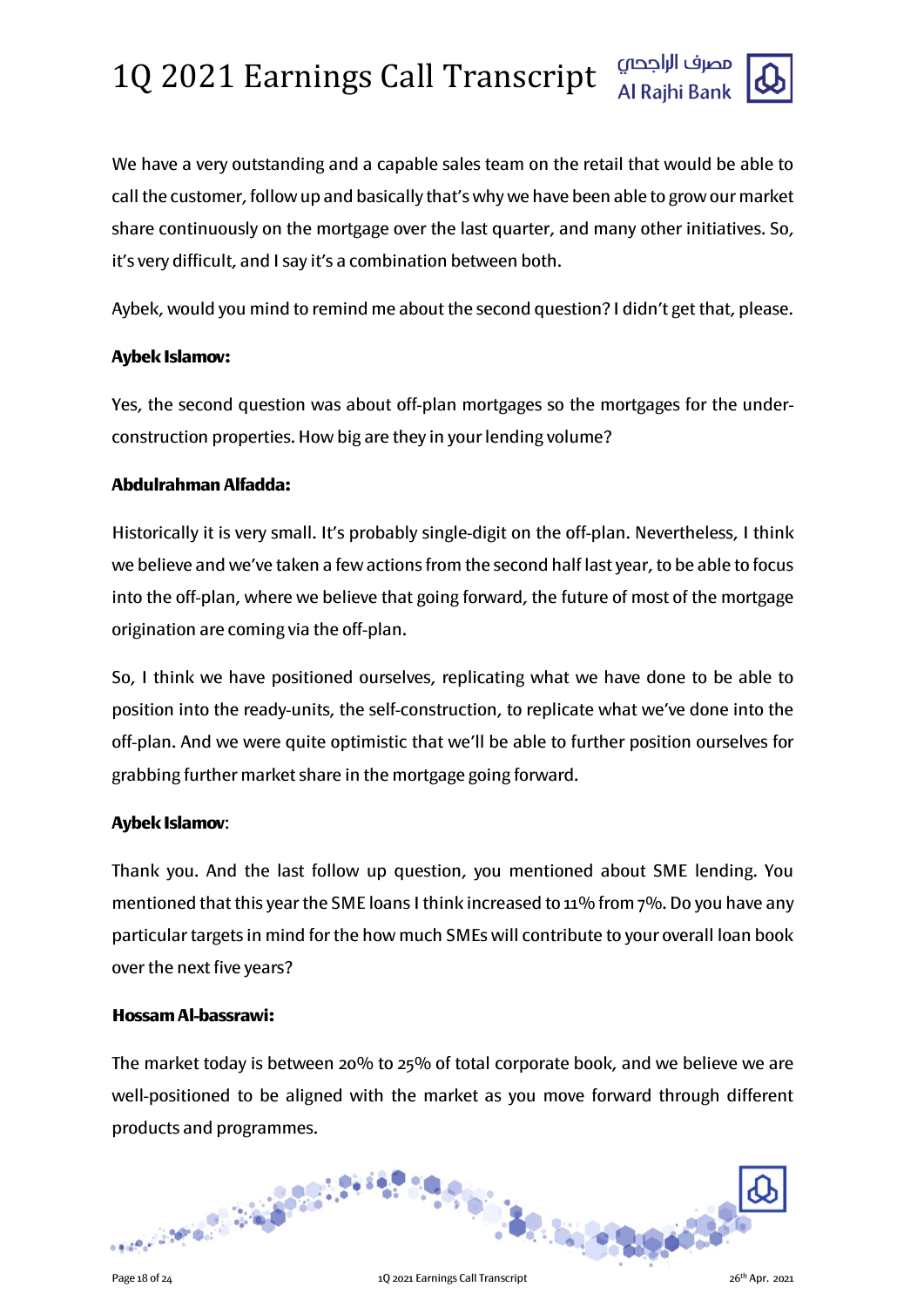

### Aybek Islamov:

Okay, thank you.

#### Operator:

Our next question comes from Saul Rans from Morgan Stanley. Your line is now open.

#### Saul Rans:

Yes, good afternoon. Just three short questions if I may. First of all, can I just clarify, I think Abdulrahman, you mentioned during one of your answers earlier that you expect that mortgage pricing across the market will come down by 80 to 90 basis points in a pull with the new pricing. Can I just check if I heard that correctly, please?

And secondly, regarding the limit, regarding the reduction of maximum tenor for subsidised loans coming down to 20 years, are you able to indicate what share of your new loans in 2020 were of more than 20 years? And whether you think that change will have a material impact on affordability for borrowers or not.

And then finally, just regarding your non-interest revenues. Obviously a number of distortions in 2020 with fee waivers and so on, but in the last couple of quarters, your noninterest revenues have been just a little bit under 1.2 billion. So, under current market conditions, which are quite favourable obviously in some areas, like brokerage and so on, but under current conditions do you think that's now a more normal level to your noninterest revenues? Please, thank you.

### Abdulrahman Alfadda:

First of all, I didn't say that I expect, it's a fact. Mortgage, from beginning of 1<sup>st</sup> of April onwards, there have been again two changes. One is reduction form SRC. The last changes were, if you recall, in the month of June, where they had reduced the pricing. And currently we see the mortgage pricing from April onwards is anywhere between 4% to 5%.

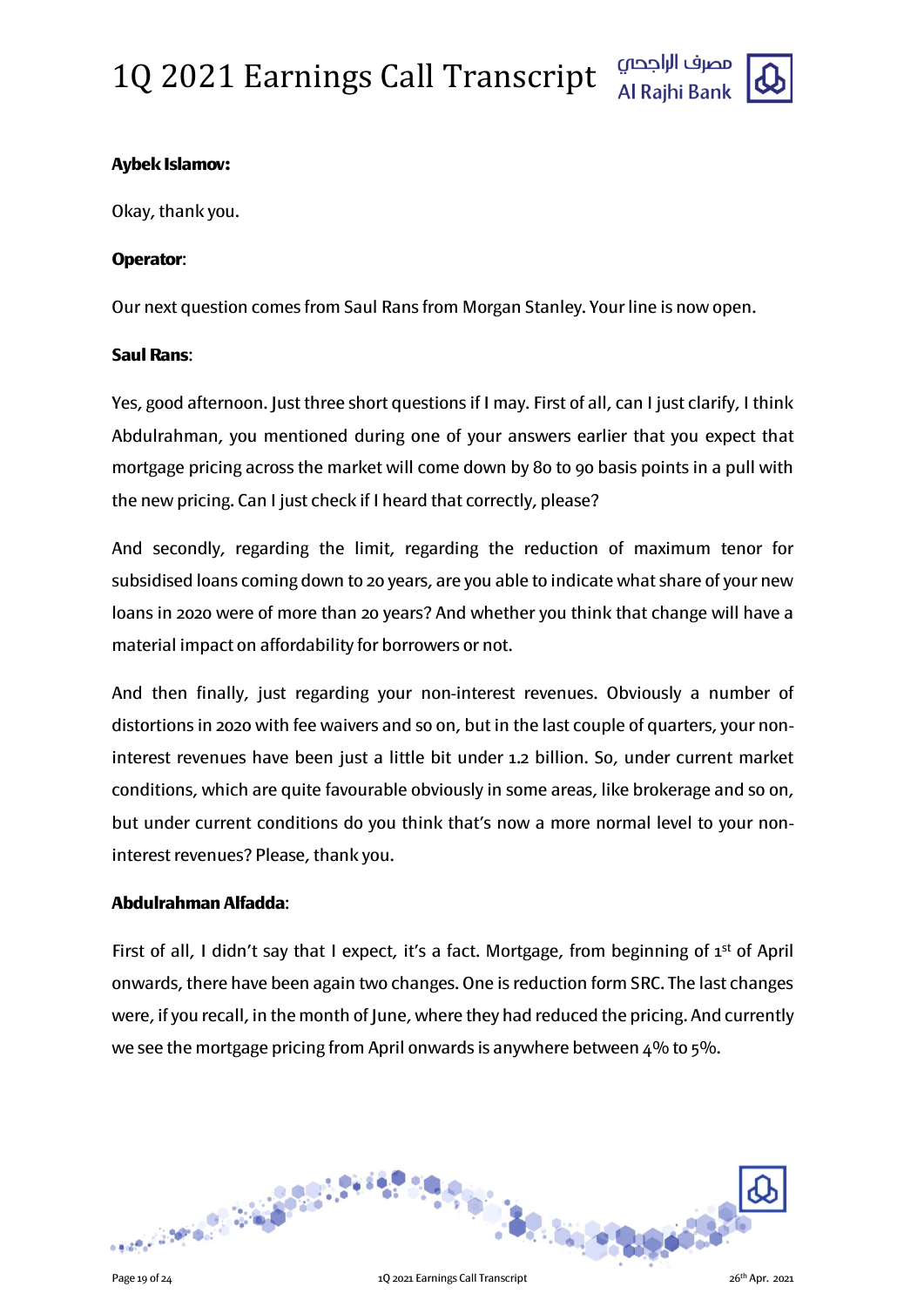

### Waleed Almogbel:

And for your second question regarding the mortgage tenure, since the new price, we haven't seen that much of a drop, although the tenor has been dropped from 25 to 20. So, I think the customers adjust themselves by either providing more down payment and reducing the tenor or looking for lower-value property.

#### Abdulrahman Alfadda:

Saul, can you repeat the third part of the question related to the non-yield income?

#### Saul Rans:

Yes, your non-yield revenue seems to stabilise around 1.1- 1.2 billion per quarter level and I just wondered if that now seems like a reasonable level, now that we're through distortions that we had in 2020. Thanks.

### Abdulrahman Alfadda:

There are no one-offs. It's basically business as usual and this is in line of the strategy to be able to improve the revenue mix where, and I think Waleed had mentioned, the fee income as a percentage of the operating income has improved this year. And we continue to focus on that. And on the payment side, on the digital, a lot of initiative has been taken by the bank to be able to improve. Unfortunately, we don't provide that guidance, but nevertheless, and I think from the strategy, we'll keep focusing in improving our market share and improving our profitability in the revenue mix going forward.

#### Saul Rans:

Thanks very much.

### Operator:

Our next question comes from Naresh Bilandani from JP Morgan. Your line is now open.

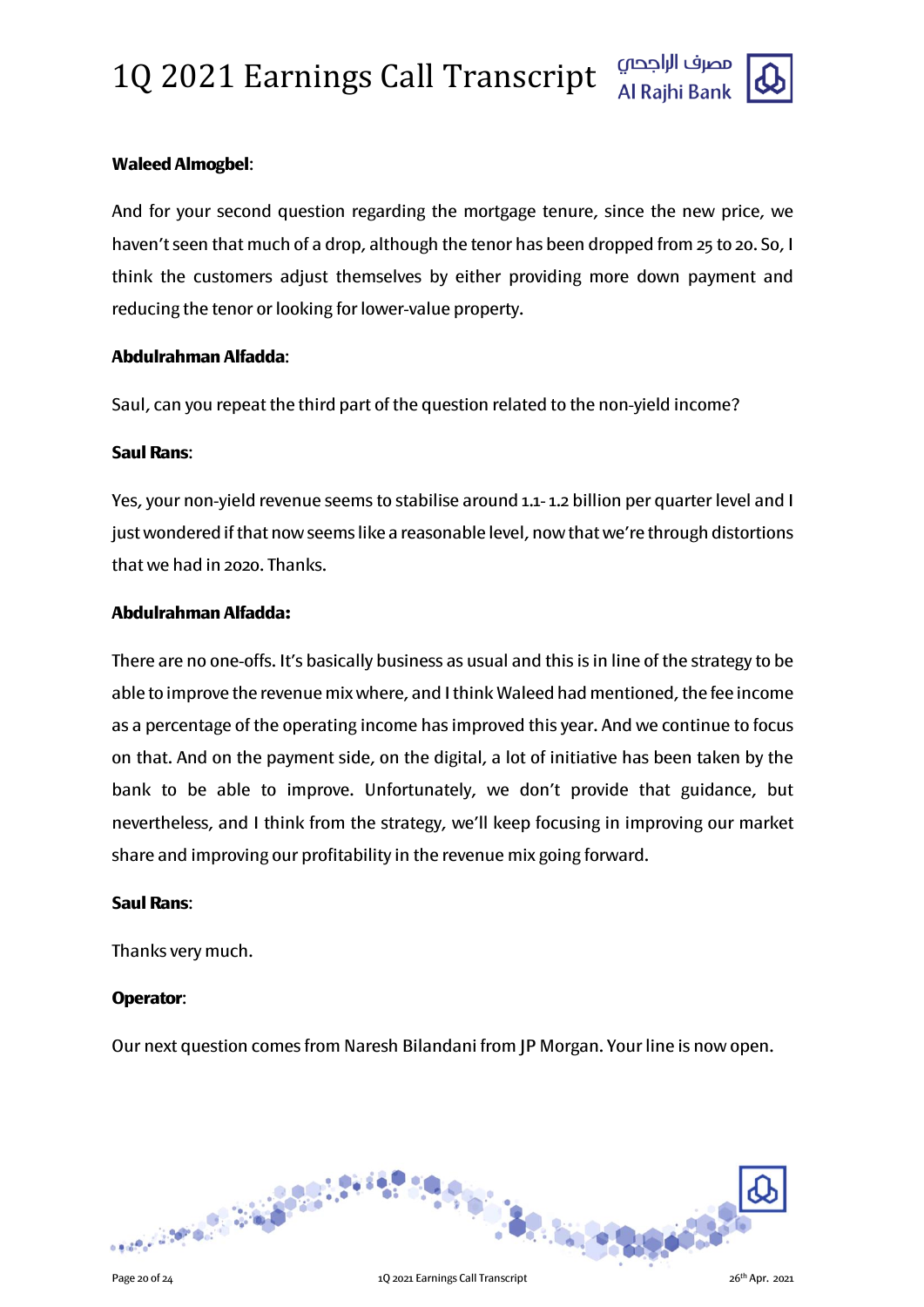

#### Naresh Bilandani:

Thank you very much. It's Naresh Bilandani from JP Morgan. Congrats on the results. Two quick questions, please. One is would you please be able to comment on what is the average level of the DBR on which you assess new client currently? I'm just keen to understand with regards to what could be the impact of the recent regulatory changes on the future origination. And so, any guidance that you can provide on the DBR for a new customer, that would be super helpful.

Second, once again on the mortgages, I'm trying to think of how much cross-sell can you do on this portfolio. My understanding is that in a typical mortgage, you would normally have insurance products and credit cards. But in Saudi Arabia, I think insurance normally on the property is borne by the bank, and I don't think the credit card demand at this stage is significantly high. So, if you can please throw some colour on going forward in the future, what could be the cross-sell opportunity in your current mortgage portfolio? That would be super helpful, thank you.

#### Abdulrahman Alfadda:

Hi, Naresh. Related to the first question, first of all, assuming the 500,000 REDF loan, because that is being subsidised by up to 500,000. For 25 years, the DBR. Your EMI will come to close to 3,000 Riyal per month range.

Now if you adjust it with the revised pricing, as well as the reduction on the tenor, the net impact into the maximum loan amount, it comes to be around only 6% lower. So, that 500,000, it will be in the range between around 460K to 470K. So, the impact is only, in our opinion, 6% to 8%, it's not that material.

From the customer, in terms of the loan, given that most of the average ticket that we have is above 500,000, I think the impact is not going to be that material. The most of the impact is going to happen in the reduction on the rate, which we have provided a guidance into the NIM.

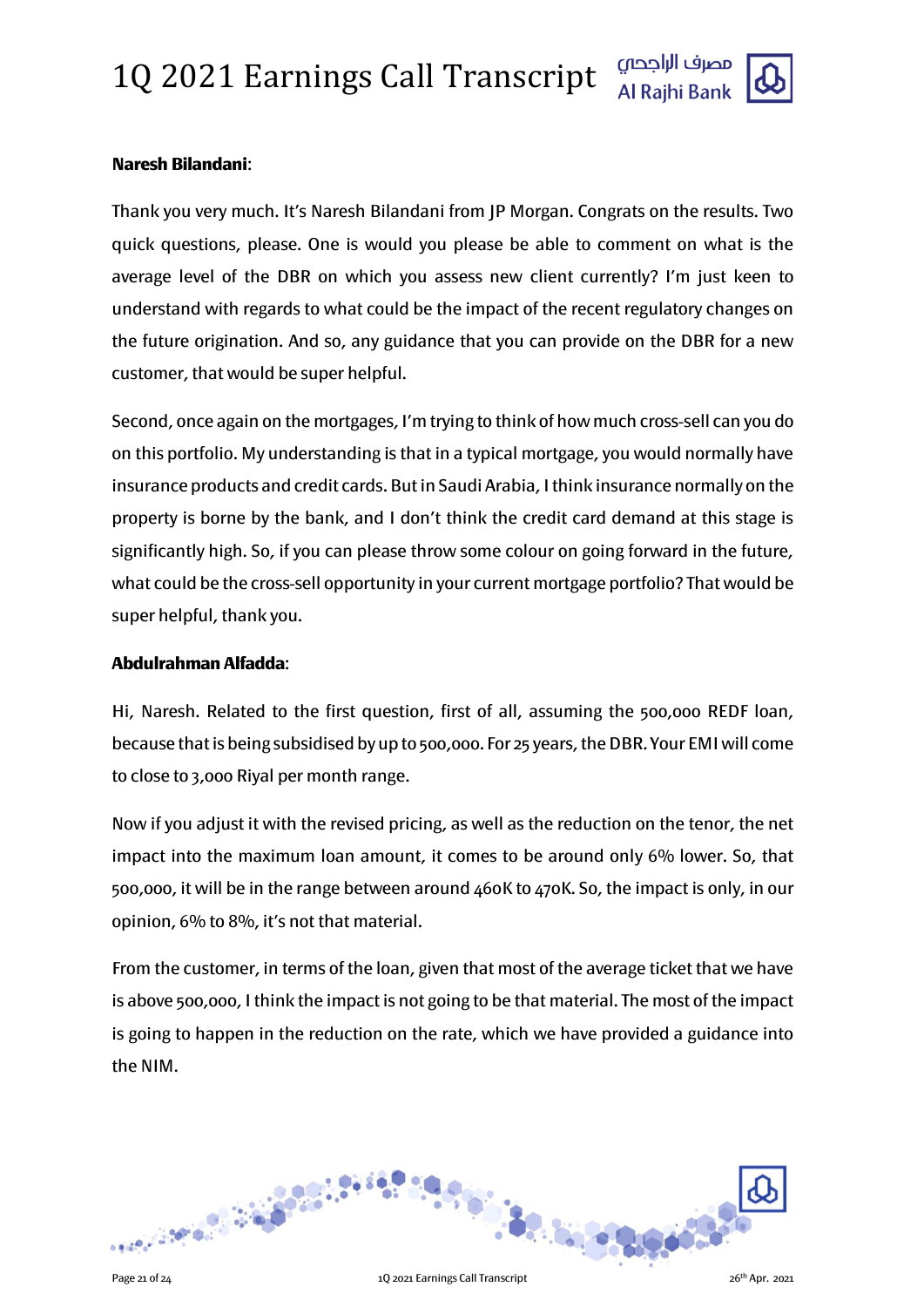Now on the second part of the question related, what are the opportunities to do the crosssell, definitely one of the focus area is on the credit card. And you know that from our perspective, given that we have a large customer base, we are serving a large customer base, 10 million plus, we are the largest issuing in terms of both debit and credit card in the Kingdom. The ENR on the credit card also has an attractive rate as well, it will provide also the fees into the exchange.

There is a lot of cross-sell opportunity and also, we could sell some of the insurance products. A customer can buy off the marketplace. A lot of opportunity for us to be able to cross-sell with the customer. And given that you are banking with a customer for 20 years, you have his liability with you, your credit card. And also, we are giving him a better service, he will be able to, the voice of customer, I think that will be also marketing tool for us going forward. Thank you, Naresh.

#### Naresh Bilandani:

Understood, thank you very much. Just one very quick follow-up. Are you seeing a shift from the debit card culture in Saudi Arabia to a bigger credit card culture? Are you seeing more issuing on the credit card side? Because clearly, I don't think we have seen that growth being reflected in the credit card loan volume at this stage. So, from an issuing side, if you can throw some guidance, that will be super helpful.

#### Waleed Almogbel:

Yes, I think you're right. There is no big shift yet from debit card to credit card yet. And that's mainly because of the mortgage, it's consumed the whole DBR, which is 65% currently. Maybe for those customers who are not really taking a mortgage, there is opportunity for them to take a credit card.

#### Naresh Bilandani:

Understood, thank you.

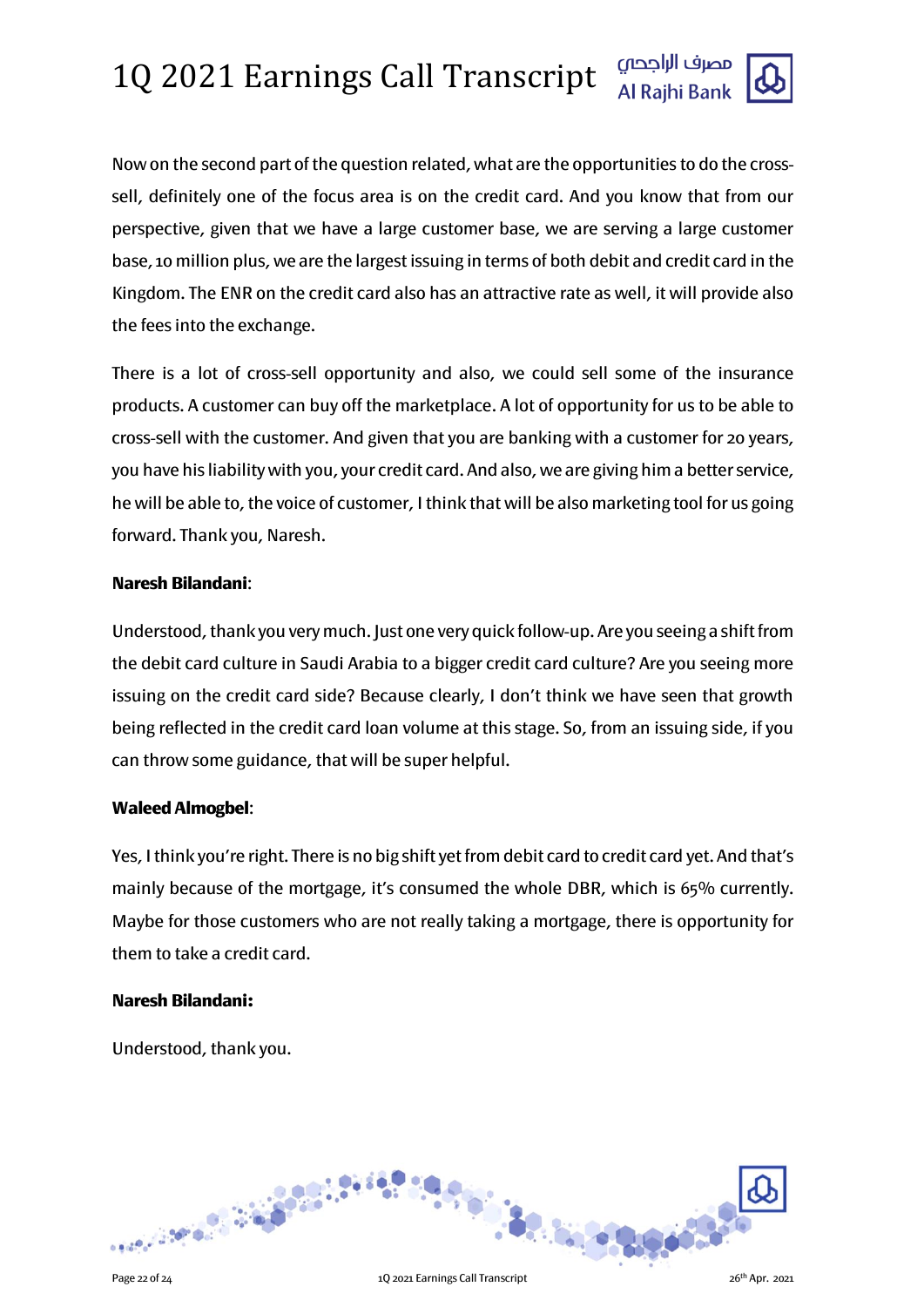# 1Q 2021 Earnings Call Transcript



#### Operator:

Our next question comes from Shabbir Malik from EFG Hermes. Your line is now open.

#### Shabbir Malik:

All right, thank you very much. Just two quick questions from my side. Can you give us a recap of what kind of rate sensitivity you have on your balance sheet? How long does it take for your balance sheet to reflect higher interest rates?

And second one is more of a macro question. Any sense on when Saudi government is going to ease travel restrictions? Have there been any suggestions as such of easing travel restrictions for Saudis to travel overseas? Thank you.

#### Abdulrahman Alfadda:

Shabbir, I think we usually don't provide detailed disclosure on a quarterly basis on our interest rate or our profit rate sensitivity. Nevertheless, I would remind you about our yearend disclosure, where in footnote 27 we have highlighted that for every 25 basis points, a movement, impact into the yield income is around 255 million SAR. And I think you can project, given the growth into both the financing as well as the investment book, you can project how much the sensitivity. And hopefully by the year end, we'll be able to provide further disclosure into our interest rate sensitivity. Waleed, anything?

#### Waleed Almogbel:

Shabbir, for the second question, are you missing Riyadh, Shabbir?

#### Shabbir Malik:

Yes. I want to come back.

#### Waleed Almogbel:

Shabbir, the last announcement from the government is that it's going to be on the 17<sup>th</sup> of May, with some restriction to some countries for those who have high COVID-19 cases. But